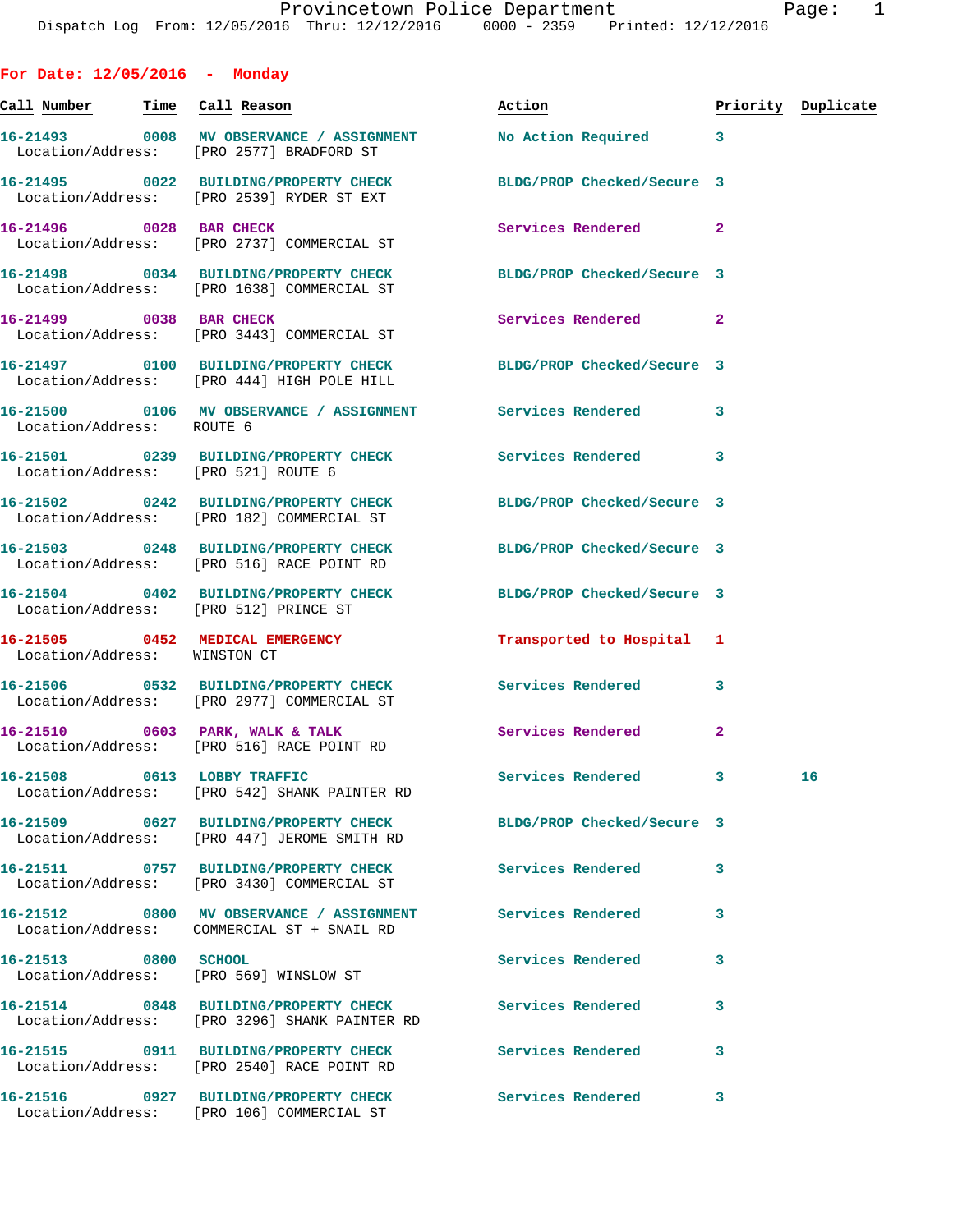| Location/Address: [PRO 3440] ROUTE 6   | 16-21517 0939 MV OBSERVANCE / ASSIGNMENT Services Rendered 3                                                      |                            |                |
|----------------------------------------|-------------------------------------------------------------------------------------------------------------------|----------------------------|----------------|
| 16-21518 0956 MV STOP                  | Location/Address: [PRO 2513] ROUTE 6                                                                              | <b>VERBAL WARNING</b>      | 3              |
| Location/Address: [PRO 639] CENTER ST  | 16-21519 1008 BUILDING/PROPERTY CHECK Services Rendered                                                           |                            | 3              |
|                                        | 16-21520 1041 BUILDING/PROPERTY CHECK<br>Location/Address: [PRO 2559] COMMERCIAL ST                               | Services Rendered          | 3              |
|                                        | 16-21521 1044 BUILDING/PROPERTY CHECK<br>Location/Address: [PRO 357] COMMERCIAL ST                                | <b>Services Rendered</b>   | 3              |
| 16-21522 1057 LOOSE DOG                | Location/Address: [PRO 547] COMMERCIAL ST                                                                         | Services Rendered          | $\overline{2}$ |
|                                        | 16-21523 1203 PARK, WALK & TALK<br>Location/Address: [PRO 105] COMMERCIAL ST                                      | <b>Services Rendered</b>   | $\overline{2}$ |
|                                        | 16-21524 1212 STOLEN CONSTRUCTION SUPPLIES Services Rendered<br>Location/Address: [PRO 186] COMMERCIAL ST         |                            | $\mathbf{2}$   |
|                                        | 16-21525 1246 BUILDING/PROPERTY CHECK Services Rendered<br>Location/Address: [PRO 2490] PROVINCELANDS RD          |                            | 3              |
| 16-21526 1302 ASSIST CITIZEN           | Location/Address: [PRO 2233] COMMERCIAL ST                                                                        | Services Rendered          | $\mathbf{3}$   |
|                                        | 16-21527 1326 MEDICAL EMERGENCY<br>Location/Address: [PRO 2233] COMMERCIAL ST                                     | Services Rendered          | 1              |
|                                        | 16-21528 1356 PARKING VIOLATION<br>Location/Address: [PRO 191] COMMERCIAL ST                                      | Services Rendered          | 3              |
| Location/Address: [PRO 569] WINSLOW ST | 16-21530 1454 PARK, WALK & TALK                                                                                   | Services Rendered          | $\mathbf{2}$   |
| 16-21531 1521 MV STOP                  | Location/Address: ROUTE 6 + SNAIL RD                                                                              | <b>VERBAL WARNING</b>      | 3              |
|                                        | 16-21532 1534 BUILDING/PROPERTY CHECK BLDG/PROP Checked/Secure 3<br>Location/Address: [PRO 3670] SHANK PAINTER RD |                            |                |
|                                        | 16-21533 1548 MV OBSERVANCE / ASSIGNMENT<br>Location/Address: [PRO 3430] COMMERCIAL ST                            | Services Rendered          | 3              |
|                                        | 16-21534 1611 BUILDING/PROPERTY CHECK<br>Location/Address: [PRO 2483] COMMERCIAL ST                               | BLDG/PROP Checked/Secure 3 |                |
|                                        | 16-21535 1640 BUILDING/PROPERTY CHECK<br>Location/Address: [PRO 3259] MACMILLAN WHARF                             | BLDG/PROP Checked/Secure 3 |                |
|                                        | 16-21536 1748 MEDICAL EMERGENCY<br>Location/Address: [PRO 2647] SHANK PAINTER RD                                  | <b>PATIENT REFUSAL</b>     | 1              |
|                                        | 16-21537 1815 BUILDING/PROPERTY CHECK<br>Location/Address: [PRO 75] CAPTAIN BERTIES WAY                           | BLDG/PROP Checked/Secure 3 |                |
|                                        | 16-21538 1828 BUILDING/PROPERTY CHECK<br>Location/Address: [PRO 175] COMMERCIAL ST                                | BLDG/PROP Checked/Secure 3 |                |
|                                        | 16-21539 1854 BUILDING/PROPERTY CHECK<br>Location/Address: [PRO 1638] COMMERCIAL ST                               | BLDG/PROP Checked/Secure 3 |                |
|                                        | 16-21540   1957 MV OBSERVANCE / ASSIGNMENT   Services Rendered<br>Location/Address: [PRO 3440] ROUTE 6            |                            | 3              |
| 16-21541 2030 MV COMPLAINT             |                                                                                                                   | Services Rendered 2        |                |

Location/Address: [PRO 2416] COMMERCIAL ST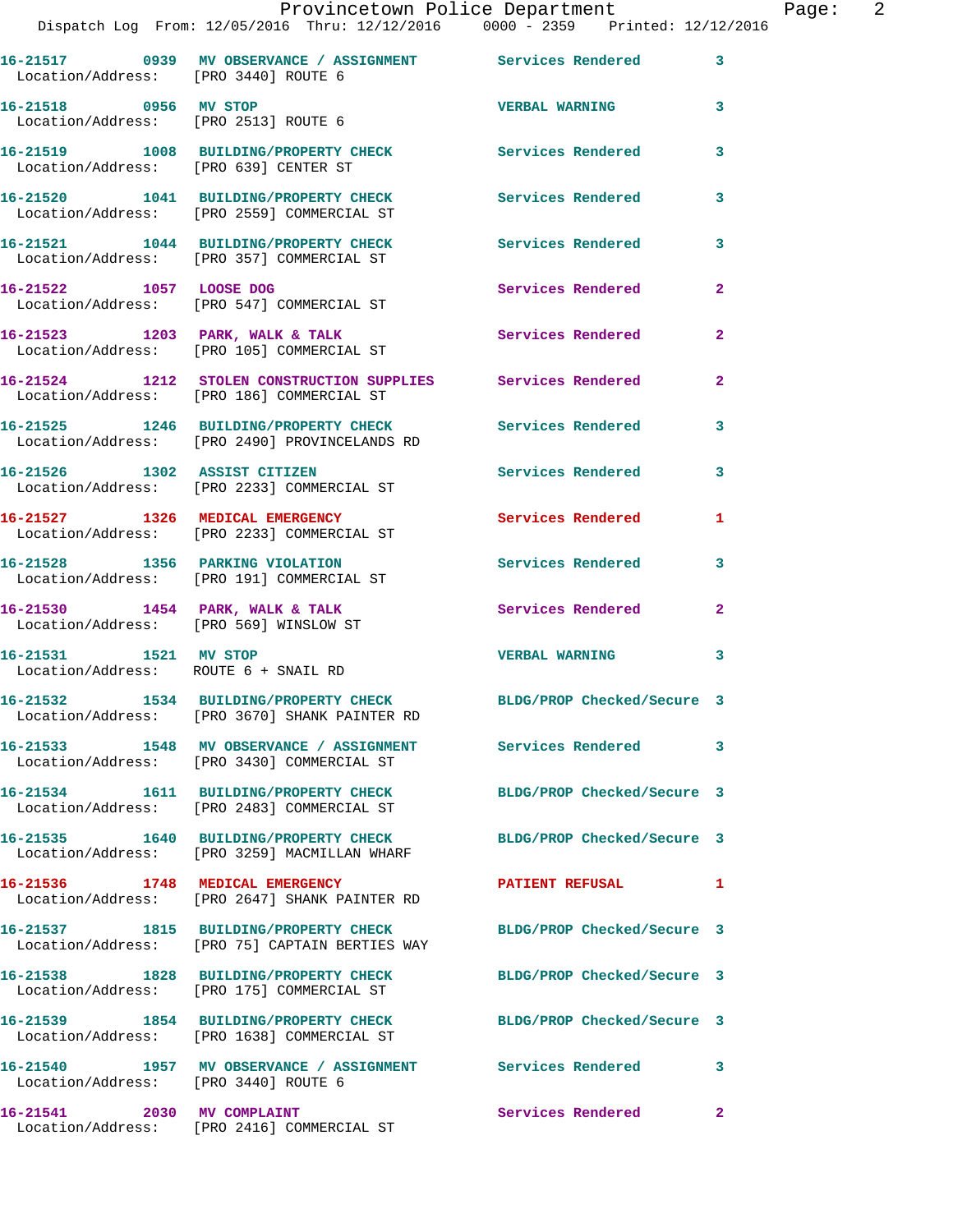|                                       | Dispatch Log From: 12/05/2016 Thru: 12/12/2016 0000 - 2359 Printed: 12/12/2016                                       | Provincetown Police Department |              | Page: 3         |  |
|---------------------------------------|----------------------------------------------------------------------------------------------------------------------|--------------------------------|--------------|-----------------|--|
|                                       |                                                                                                                      |                                |              |                 |  |
|                                       | 16-21542 2055 HARASSMENT<br>Location/Address: [PRO 542] SHANK PAINTER RD                                             | Services Rendered              | $\mathbf{2}$ |                 |  |
|                                       | 16-21543 2136 HARASSMENT<br>Location/Address: [PRO 542] SHANK PAINTER RD                                             | Services Rendered              | $\mathbf{2}$ |                 |  |
| 16-21544 2138 HARASSMENT              | Location/Address: [PRO 542] SHANK PAINTER RD                                                                         | Services Rendered 2            |              |                 |  |
|                                       | 16-21546 2332 BUILDING/PROPERTY CHECK BLDG/PROP Checked/Secure 3<br>Location/Address: [PRO 1646] WINSLOW ST          |                                |              |                 |  |
| For Date: $12/06/2016$ - Tuesday      |                                                                                                                      |                                |              |                 |  |
|                                       | 16-21545 0000 LOBBY TRAFFIC<br>Location/Address: [PRO 542] SHANK PAINTER RD                                          | Services Rendered 2            |              | 13 <sup>°</sup> |  |
|                                       | 16-21547 0026 MV OBSERVANCE / ASSIGNMENT Services Rendered 3<br>Location/Address: BRADFORD ST + HIGH POLE HILL       |                                |              |                 |  |
|                                       | 16-21548 0049 BUILDING/PROPERTY CHECK<br>Location/Address: [PRO 530] SHANK PAINTER RD                                | BLDG/PROP Checked/Secure 3     |              |                 |  |
|                                       | 16-21549 0102 MV OBSERVANCE / ASSIGNMENT No Action Required 3<br>Location/Address: [PRO 2577] BRADFORD ST            |                                |              |                 |  |
| Location/Address: ROUTE 6 + SNAIL RD  | 16-21550 0131 MV OBSERVANCE / ASSIGNMENT Services Rendered 3                                                         |                                |              |                 |  |
| Location/Address: [PRO 639] CENTER ST | 16-21551 0217 BUILDING/PROPERTY CHECK BLDG/PROP Checked/Secure 3                                                     |                                |              |                 |  |
| Location/Address: [PRO 1919] KILEY CT | 16-21553 0231 SUSPICIOUS ACTIVITY                                                                                    | BLDG/PROP Checked/Secure 2     |              |                 |  |
|                                       | 16-21554 0234 BUILDING/PROPERTY CHECK BLDG/PROP Checked/Secure 3<br>Location/Address: [PRO 182] COMMERCIAL ST        |                                |              |                 |  |
|                                       | 16-21555 0314 BUILDING/PROPERTY CHECK BLDG/PROP Checked/Secure 3<br>Location/Address: [PRO 1778] SHANK PAINTER RD    |                                |              |                 |  |
|                                       | 16-21556 0321 BUILDING/PROPERTY CHECK BLDG/PROP Checked/Secure 3<br>Location/Address: [PRO 186] COMMERCIAL ST        |                                |              |                 |  |
|                                       | 16-21557 0346 BUILDING/PROPERTY CHECK BLDG/PROP Checked/Secure 3<br>Location/Address: [PRO 1780] JOHNSON ST          |                                |              |                 |  |
|                                       | 16-21558 0512 MV OBSERVANCE / ASSIGNMENT Services Rendered 3<br>Location/Address: SHANK PAINTER RD + JEROME SMITH RD |                                |              |                 |  |
|                                       | 16-21559 0625 BUILDING/PROPERTY CHECK<br>Location/Address: [PRO 3256] COMMERCIAL ST                                  | BLDG/PROP Checked/Secure 3     |              |                 |  |
|                                       | 16-21560 0745 BUILDING/PROPERTY CHECK BLDG/PROP Checked/Secure 3<br>Location/Address: [PRO 58] BRADFORD ST           |                                |              |                 |  |
|                                       | 16-21561 0809 BUILDING/PROPERTY CHECK<br>Location/Address: [PRO 2206] COMMERCIAL ST                                  | Services Rendered              | 3            |                 |  |
|                                       | 16-21562 0819 RESIDENTIAL BURGLAR ALARM False Alarm<br>Location/Address: [PRO 1608] WATSONS CT                       |                                | 1            |                 |  |
|                                       | 16-21564 0819 AT SCHOOL<br>Location/Address: [PRO 569] WINSLOW ST                                                    | Services Rendered              | 3            |                 |  |
| 16-21563 0821 SERVICE CALL            | Location/Address: [PRO 3296] SHANK PAINTER RD                                                                        | Services Rendered              | 3            |                 |  |
|                                       | 16-21565 0829 MV OBSERVANCE / ASSIGNMENT Services Rendered 3                                                         |                                |              |                 |  |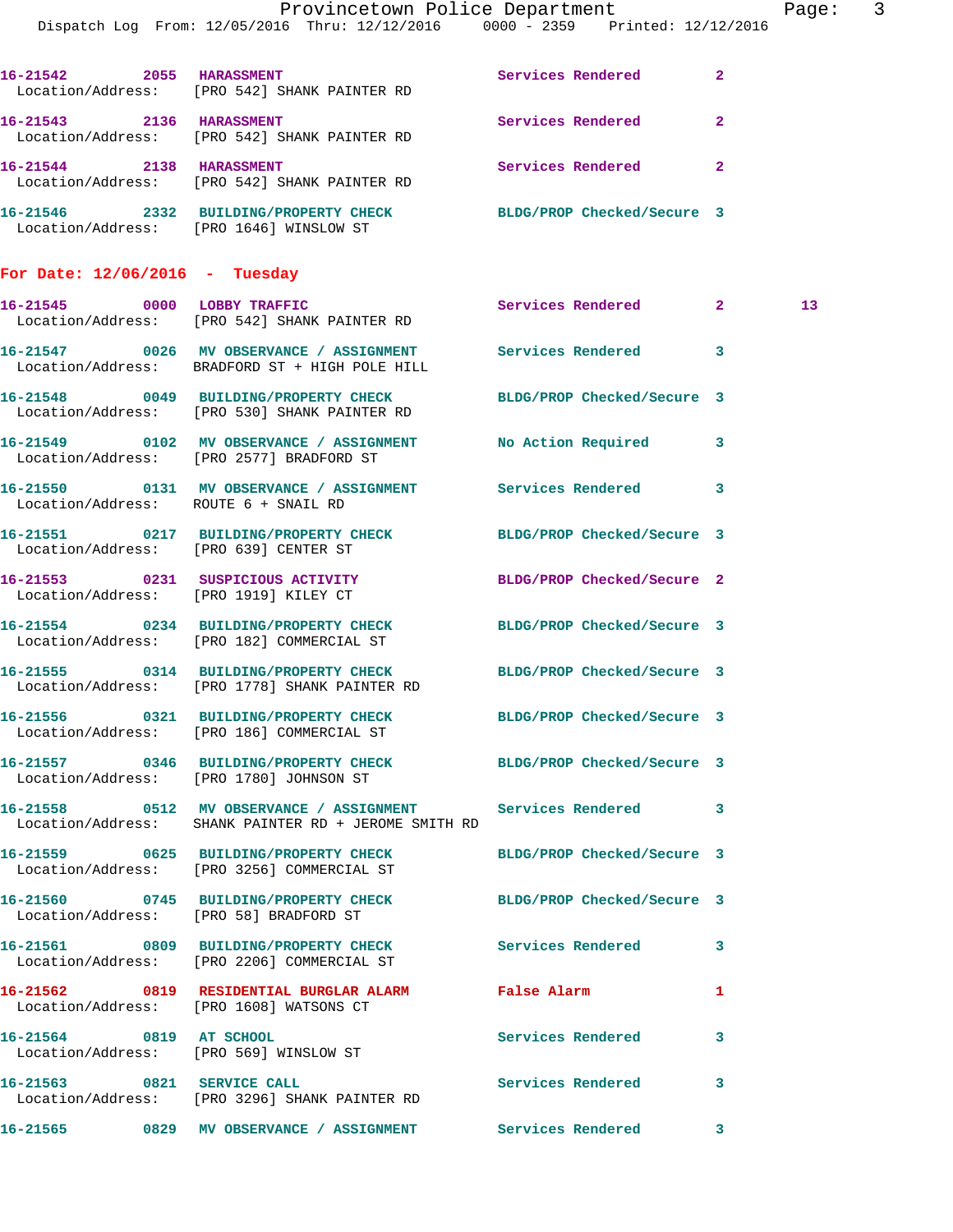|                                        | Provincetown Police Department The Page: 4<br>Dispatch Log From: 12/05/2016 Thru: 12/12/2016 0000 - 2359 Printed: 12/12/2016 |                     |                |  |
|----------------------------------------|------------------------------------------------------------------------------------------------------------------------------|---------------------|----------------|--|
|                                        | Location/Address: [PRO 2521] ROUTE 6                                                                                         |                     |                |  |
|                                        | 16-21566 0848 BUILDING/PROPERTY CHECK BLDG/PROP Checked/Secure 3<br>Location/Address: [PRO 99] COMMERCIAL ST                 |                     |                |  |
|                                        | 16-21567 0854 MV OBSERVANCE / ASSIGNMENT Services Rendered 3<br>Location/Address: [PRO 94] BRADFORD ST                       |                     |                |  |
|                                        | 16-21568 0854 FOLLOW UP<br>Location/Address: [PRO 2645] SHANK PAINTER RD                                                     | Services Rendered 2 |                |  |
| Location/Address: [PRO 2518] ROUTE 6   | 16-21569 0923 VERBAL HEADLIGHT VERBAL WARNING                                                                                |                     | $\mathbf{3}$   |  |
|                                        | 16-21570 0926 MV OBSERVANCE / ASSIGNMENT Services Rendered 3<br>Location/Address: SNAIL RD + COMMERCIAL ST                   |                     |                |  |
|                                        | 16-21571 1011 BIKE GENERAL<br>Location/Address: [PRO 519] RACE POINT RD                                                      | Services Rendered 2 |                |  |
| Refer To Arrest: 16-199-AR             | 16-21572 1015 FOLLOW UP NOTICE FOLLOW UP<br>Location/Address: [PRO 327] COMMERCIAL ST                                        |                     | $\overline{2}$ |  |
|                                        | 16-21573 1030 SHOP WITH A COP<br>Location/Address: [PRO 542] SHANK PAINTER RD                                                | Services Rendered 3 |                |  |
|                                        | 16-21574 1041 TTY TEST CALL Services Rendered<br>Location/Address: [PRO 542] SHANK PAINTER RD                                |                     | $\mathbf{1}$   |  |
|                                        | 16-21575 1042 BUILDING/PROPERTY CHECK Services Rendered 3<br>Location/Address: [PRO 521] ROUTE 6                             |                     |                |  |
| Location/Address: COMMERCIAL ST        | 16-21576 1100 PARK, WALK & TALK Services Rendered                                                                            |                     | $\overline{2}$ |  |
|                                        | 16-21577 1115 PARK, WALK & TALK 5 Services Rendered 2<br>Location/Address: [PRO 173] COMMERCIAL ST                           |                     |                |  |
|                                        | 16-21578 1130 BIKE GENERAL<br>Location/Address: [PRO 519] RACE POINT RD                                                      | Services Rendered 2 |                |  |
|                                        | 16-21579 1253 DRONE USE<br>Location: [PRO 3431] LOPES SQUARE                                                                 | Services Rendered   | $\sim$ 2       |  |
|                                        | 16-21580 1308 BUILDING/PROPERTY CHECK Services Rendered 3<br>Location/Address: [PRO 3296] SHANK PAINTER RD                   |                     |                |  |
| Location/Address: ROUTE 6 + HOWLAND ST | 16-21581 1336 MV OBSERVANCE / ASSIGNMENT Services Rendered 3                                                                 |                     |                |  |
|                                        | 16-21582 1410 BUILDING/PROPERTY CHECK Services Rendered 3<br>Location/Address: [PRO 2490] PROVINCELANDS RD                   |                     |                |  |
| Location/Address: [PRO 639] CENTER ST  | 16-21583 1421 BUILDING/PROPERTY CHECK Services Rendered 3                                                                    |                     |                |  |
| 16-21584 1457 SCHOOL                   | Location/Address: [PRO 569] WINSLOW ST                                                                                       | Services Rendered 3 |                |  |
|                                        | 16-21586 1545 PARK, WALK & TALK<br>Location/Address: [PRO 285] COMMERCIAL ST                                                 | Services Rendered 2 |                |  |
|                                        | 16-21585 1546 BUILDING/PROPERTY CHECK BLDG/PROP Checked/Secure 3<br>Location/Address: [PRO 3430] COMMERCIAL ST               |                     |                |  |
|                                        | 16-21587 1613 MV OBSERVANCE / ASSIGNMENT Services Rendered 3<br>Location/Address: [PRO 3430] COMMERCIAL ST                   |                     |                |  |
|                                        | 16-21588 1629 BUILDING/PROPERTY CHECK BLDG/PROP Checked/Secure 3<br>Location/Address: [PRO 564] BAYBERRY AVE                 |                     |                |  |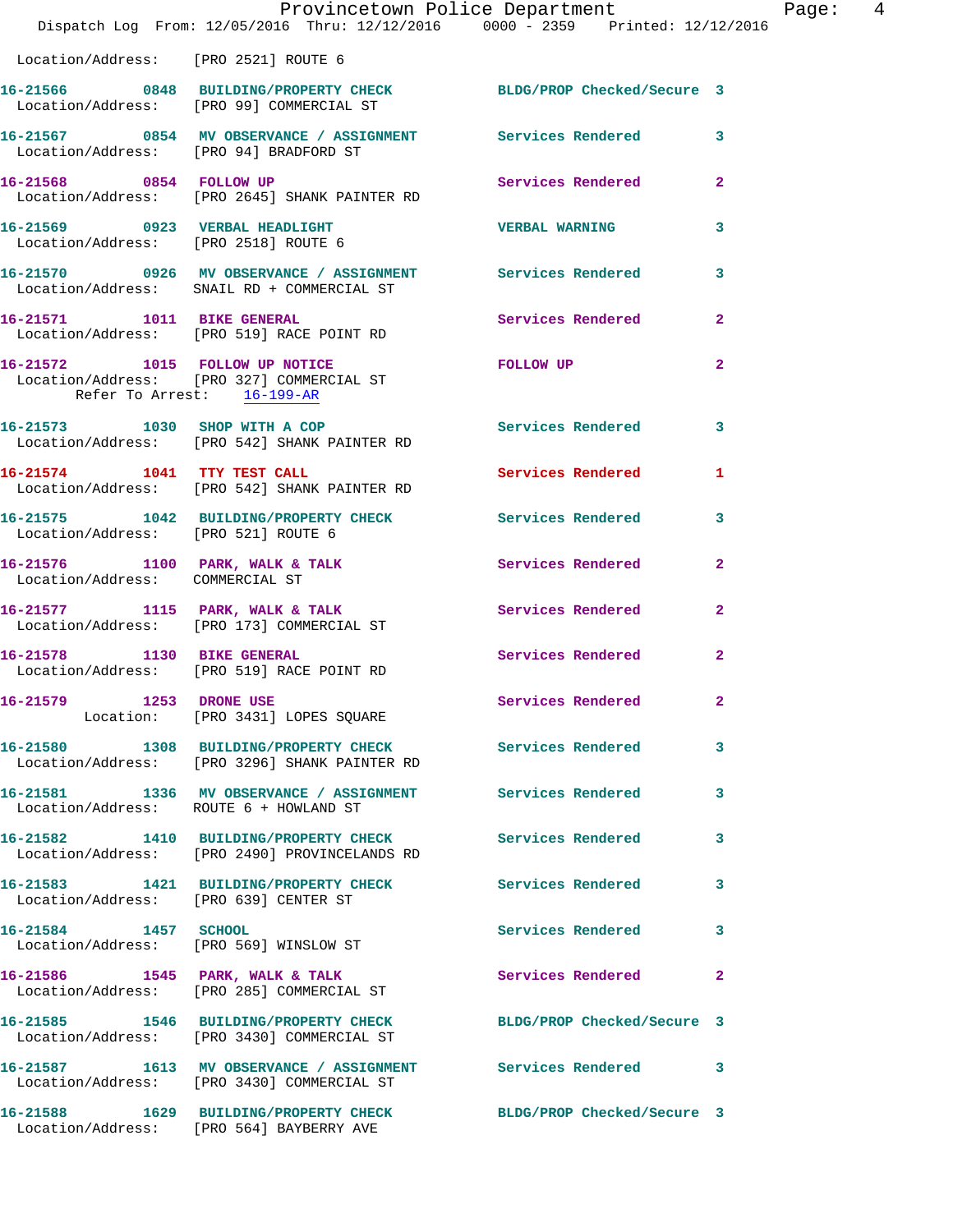Dispatch Log From: 12/05/2016 Thru: 12/12/2016 0000 - 2359 Printed: 12/12/2016

| 16-21589 1707 MV STOP              | Location/Address: ALDEN ST + BRADFORD ST                                                                       | <b>VERBAL WARNING</b>      | 3              |                 |
|------------------------------------|----------------------------------------------------------------------------------------------------------------|----------------------------|----------------|-----------------|
|                                    | 16-21590 1716 MV OBSERVANCE / ASSIGNMENT Services Rendered<br>Location/Address: [PRO 3440] ROUTE 6             |                            | 3              |                 |
| 16-21591 1743 TTY TEST CALL        | Location/Address: [PRO 542] SHANK PAINTER RD                                                                   | Services Rendered          | 3              |                 |
|                                    | 16-21592 1747 BUILDING/PROPERTY CHECK<br>Location/Address: [PRO 521] ROUTE 6                                   | BLDG/PROP Checked/Secure 3 |                |                 |
| 16-21593 1815 MV STOP              | Location/Address: BRADFORD ST + NICKERSON ST                                                                   | <b>VERBAL WARNING</b>      | 3              |                 |
|                                    | 16-21594 1850 BUILDING/PROPERTY CHECK<br>Location/Address: [PRO 3259] MACMILLAN WHARF                          | BLDG/PROP Checked/Secure 3 |                |                 |
|                                    | 16-21595 1858 BUILDING/PROPERTY CHECK<br>Location/Address: [PRO 1638] COMMERCIAL ST                            | BLDG/PROP Checked/Secure 3 |                |                 |
|                                    | 16-21596 2006 BUILDING/PROPERTY CHECK<br>Location/Address: [PRO 75] CAPTAIN BERTIES WAY                        | BLDG/PROP Checked/Secure 3 |                |                 |
|                                    | 16-21597 2012 PARK, WALK & TALK<br>Location/Address: [PRO 105] COMMERCIAL ST                                   | Services Rendered          | $\overline{2}$ |                 |
|                                    | 16-21598 2032 BUILDING/PROPERTY CHECK<br>Location/Address: [PRO 2977] COMMERCIAL ST                            | BLDG/PROP Checked/Secure 3 |                |                 |
|                                    | 16-21599 2051 BUILDING/PROPERTY CHECK<br>Location/Address: [PRO 526] RYDER ST EXT                              | BLDG/PROP Checked/Secure 3 |                |                 |
|                                    | 16-21600 2104 BUILDING/PROPERTY CHECK<br>Location/Address: [PRO 2206] COMMERCIAL ST                            | BLDG/PROP Checked/Secure 3 |                |                 |
|                                    | 16-21601 2120 BUILDING/PROPERTY CHECK<br>Location/Address: [PRO 444] HIGH POLE HILL                            | BLDG/PROP Checked/Secure 3 |                |                 |
| 16-21602 2306 LARCENY              | Location/Address: [PRO 724] BRADFORD ST                                                                        | SPOKEN TO                  | 2              |                 |
|                                    | 16-21603 2314 LOBBY TRAFFIC<br>Location/Address: [PRO 542] SHANK PAINTER RD                                    | Services Rendered          | 3              | 12 <sub>1</sub> |
|                                    | 16-21604 2344 SUSPICIOUS M/V<br>Location/Address: [PRO 1916] COURT ST                                          | No Action Required         | $\mathbf{2}$   |                 |
| For Date: $12/07/2016$ - Wednesday |                                                                                                                |                            |                |                 |
|                                    | 16-21605 0005 BUILDING/PROPERTY CHECK BLDG/PROP Checked/Secure 3<br>Location/Address: [PRO 440] HARRY KEMP WAY |                            |                |                 |
|                                    | 16-21606 0029 ASSIST CITIZEN<br>Location/Address: [PRO 395] COMMERCIAL ST                                      | Services Rendered          | 3              |                 |
|                                    | 16-21608 0038 MV OBSERVANCE / ASSIGNMENT Services Rendered<br>Location/Address: BRADFORD ST + HOWLAND ST       |                            | 3              |                 |
|                                    | 16-21609 0053 MV OBSERVANCE / ASSIGNMENT<br>Location/Address: BRADFORD ST + HOWLAND ST                         | <b>Services Rendered</b>   | 3              |                 |
|                                    | 16-21610 0116 BUILDING/PROPERTY CHECK<br>Location/Address: [PRO 530] SHANK PAINTER RD                          | BLDG/PROP Checked/Secure 3 |                |                 |
|                                    | 16-21611 0139 MV OBSERVANCE / ASSIGNMENT<br>Location/Address: [PRO 2577] BRADFORD ST                           | No Action Required         | 3              |                 |
|                                    | 16-21612 0206 BUILDING/PROPERTY CHECK BLDG/PROP Checked/Secure 3                                               |                            |                |                 |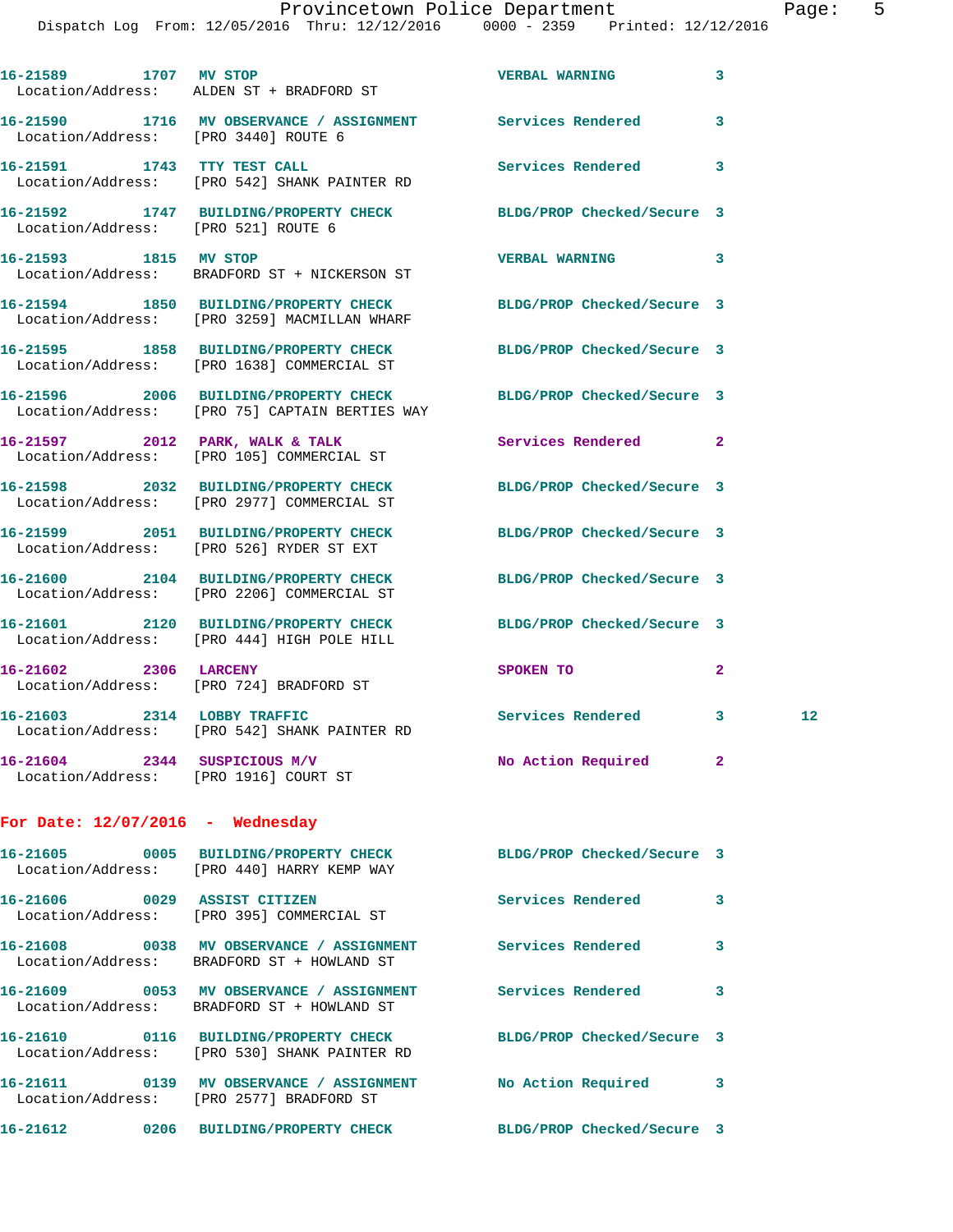|                                                               | Dispatch Log From: 12/05/2016 Thru: 12/12/2016 0000 - 2359 Printed: 12/12/2016                                | Provincetown Police Department | Page: 6                 |
|---------------------------------------------------------------|---------------------------------------------------------------------------------------------------------------|--------------------------------|-------------------------|
|                                                               | Location/Address: [PRO 447] JEROME SMITH RD                                                                   |                                |                         |
|                                                               | 16-21613 0221 MV OBSERVANCE / ASSIGNMENT Services Rendered 3<br>Location/Address: [PRO 2489] BRADFORD ST      |                                |                         |
| Location/Address: ROUTE 6 + SNAIL RD                          | 16-21614 0236 MV OBSERVANCE / ASSIGNMENT Services Rendered 3                                                  |                                |                         |
|                                                               | 16-21616 0407 BUILDING/PROPERTY CHECK Services Rendered 3<br>Location/Address: [PRO 2483] COMMERCIAL ST       |                                |                         |
|                                                               | 16-21615 0409 MEDICAL EMERGENCY<br>Location/Address: [PRO 395] COMMERCIAL ST                                  | Services Rendered 1            |                         |
|                                                               | 16-21617 0412 MV OBSERVANCE / ASSIGNMENT Services Rendered 3<br>Location/Address: [PRO 106] COMMERCIAL ST     |                                |                         |
|                                                               | 16-21618 0447 BUILDING/PROPERTY CHECK BLDG/PROP Checked/Secure 3<br>Location/Address: [PRO 182] COMMERCIAL ST |                                |                         |
|                                                               | 16-21619 0644 FOLLOW UP<br>Location/Address: [PRO 724] BRADFORD ST                                            | SPOKEN TO                      | $\overline{2}$          |
|                                                               | 16-21620 0805 BUILDING/PROPERTY CHECK Services Rendered 3<br>Location/Address: [PRO 16] BRADFORD ST           |                                |                         |
|                                                               | 16-21621 0809 SERVICE CALL/SCHOOL 5ervices Rendered 3<br>Location/Address: [PRO 569] WINSLOW ST               |                                |                         |
|                                                               | 16-21622 0817 SERVICE CALL/SCHOOL 5ervices Rendered 3<br>Location/Address: [PRO 569] WINSLOW ST               |                                |                         |
|                                                               | 16-21623 0821 BUILDING/PROPERTY CHECK Services Rendered<br>Location/Address: [PRO 3430] COMMERCIAL ST         |                                | 3                       |
| Location/Address: SHANK PAINTER RD                            | 16-21625 0917 MV OBSERVANCE / ASSIGNMENT Services Rendered 3                                                  |                                |                         |
| 16-21626 0922 MV STOP<br>Location/Address: [PRO 2513] ROUTE 6 |                                                                                                               | <b>VERBAL WARNING</b>          | $\mathbf{3}$            |
| 16-21627 0940 MV STOP<br>Location/Address: [PRO 2521] ROUTE 6 |                                                                                                               | VERBAL WARNING                 | $\overline{\mathbf{3}}$ |
|                                                               | 16-21628 0943 BUILDING/PROPERTY CHECK BLDG/PROP Checked/Secure 3<br>Location/Address: [PRO 3317] CEMETERY RD  |                                |                         |
|                                                               | 16-21629 0944 BUILDING/PROPERTY CHECK BLDG/PROP Checked/Secure 3<br>Location/Address: [PRO 3318] CEMETERY RD  |                                |                         |
|                                                               | 16-21630 1013 PARKING COMPLAINT / GENERAL<br>Location/Address: [PRO 2174] COMMERCIAL ST                       | Citation/Warning Issued 3      |                         |
|                                                               | 16-21631 1050 BUILDING/PROPERTY CHECK Services Rendered 3<br>Location/Address: [PRO 2540] RACE POINT RD       |                                |                         |
|                                                               | 16-21632 1056 BUILDING/PROPERTY CHECK<br>Location/Address: [PRO 518] RACE POINT RD                            | Services Rendered              | $\mathbf{3}$            |
|                                                               | 16-21633 1103 BUILDING/PROPERTY CHECK<br>Location/Address: [PRO 3416] STABLE PATH                             | Services Rendered 3            |                         |
|                                                               | 16-21634 1108 MEDICAL EMERGENCY/CHEST PAIN<br>Location/Address: [PRO 1572] FRANKLIN ST                        | Transported to Hospital 1      |                         |
|                                                               | 16-21635 1117 MV OBSERVANCE / ASSIGNMENT<br>Location/Address: BRADFORD ST + STANDISH ST                       | Services Rendered 3            |                         |
|                                                               | 16-21636 1140 MV COMPLAINT<br>Location/Address: COOK ST + COMMERCIAL ST                                       | SPOKEN TO                      | $\mathbf{2}$            |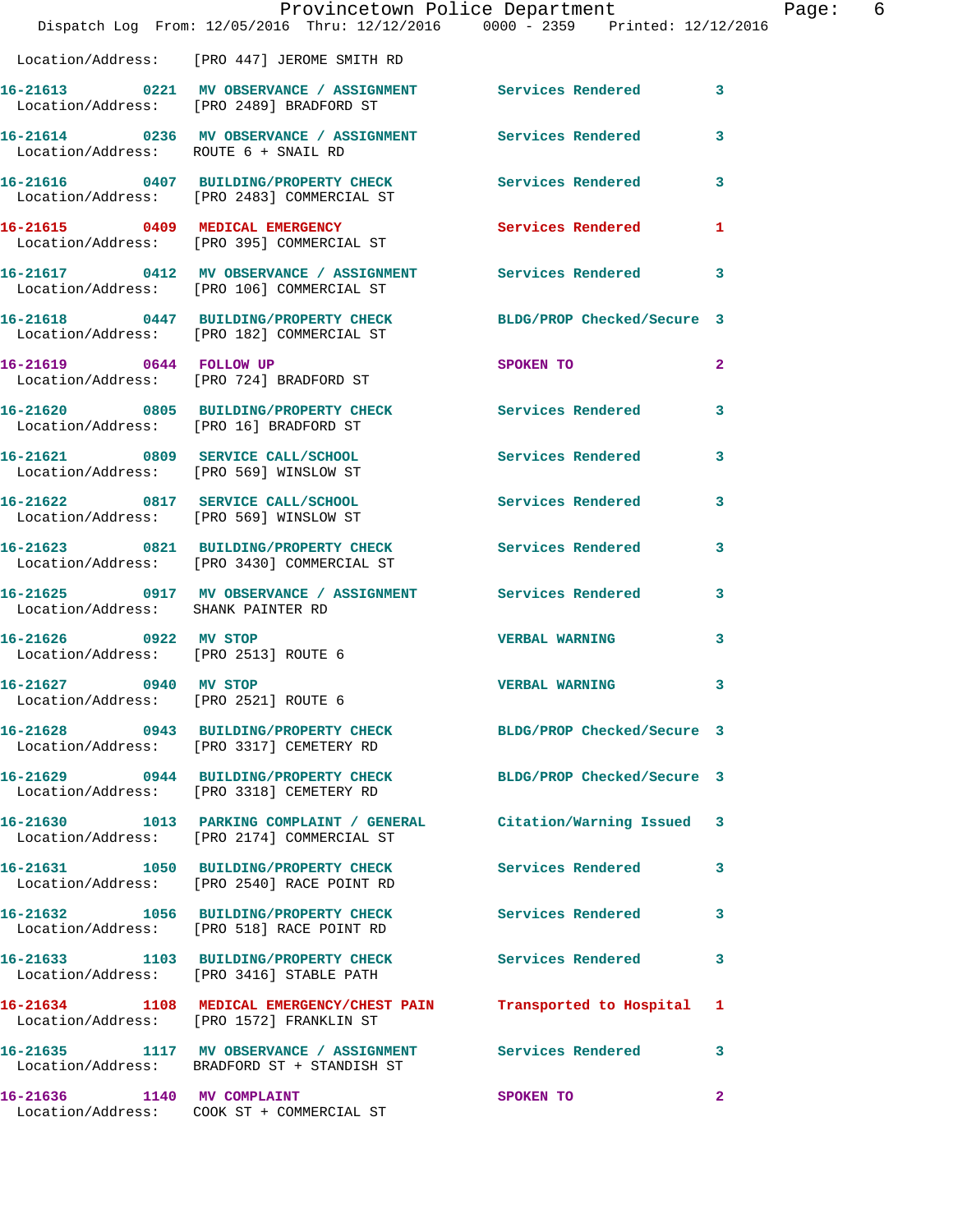|                                        |                                                                                                                  | Provincetown Police Department | $\overline{7}$<br>Page: |
|----------------------------------------|------------------------------------------------------------------------------------------------------------------|--------------------------------|-------------------------|
|                                        | Dispatch Log From: 12/05/2016 Thru: 12/12/2016 0000 - 2359 Printed: 12/12/2016                                   |                                |                         |
|                                        | 16-21638 1249 BUILDING/PROPERTY CHECK Services Rendered 3<br>Location/Address: [PRO 60] BRADFORD ST              |                                |                         |
| Location/Address: [PRO 3440] ROUTE 6   | 16-21639 1255 MV OBSERVANCE / ASSIGNMENT Services Rendered 3                                                     |                                |                         |
|                                        | 16-21640 1320 MV STOP<br>Location/Address: [PRO 2513] ROUTE 6                                                    | <b>VERBAL WARNING</b>          | 3                       |
|                                        | 16-21641 1336 BUILDING/PROPERTY CHECK Services Rendered<br>Location/Address: [PRO 385] COMMERCIAL ST             |                                | $\mathbf{3}$            |
|                                        | 16-21642 1342 BUILDING/PROPERTY CHECK Services Rendered 3<br>Location/Address: [PRO 1638] COMMERCIAL ST          |                                |                         |
|                                        | 16-21643 1349 ALARM - GENERAL<br>Location/Address: [PRO 3138] CONWELL ST                                         | <b>SPOKEN TO</b>               | 1                       |
|                                        | 16-21644 1410 MV COMPLAINT<br>Location/Address: [PRO 175] COMMERCIAL ST                                          | Citation/Warning Issued 2      |                         |
|                                        | 16-21645 1449 PARK, WALK & TALK Services Rendered<br>Location/Address: [PRO 569] WINSLOW ST                      |                                | $\mathbf{2}$            |
|                                        | 16-21646 1517 PARK, WALK & TALK 1988 Services Rendered 2<br>Location/Address: [PRO 105] COMMERCIAL ST            |                                |                         |
|                                        | 16-21647 1535 MV OBSERVANCE / ASSIGNMENT Services Rendered 3<br>Location/Address: [PRO 3430] COMMERCIAL ST       |                                |                         |
|                                        | 16-21648 1624 BUILDING/PROPERTY CHECK BLDG/PROP Checked/Secure 3<br>Location/Address: [PRO 2206] COMMERCIAL ST   |                                |                         |
|                                        | 16-21649 1714 R/O TERMINATED<br>Location/Address: [PRO 3815] BRADFORD ST EXT                                     | Services Rendered 2            |                         |
|                                        | 16-21651 1833 BUILDING/PROPERTY CHECK BLDG/PROP Checked/Secure 3<br>Location/Address: [PRO 2493] BRADFORD ST     |                                |                         |
|                                        | 16-21652 1957 BUILDING/PROPERTY CHECK BLDG/PROP Checked/Secure 3<br>Location/Address: [PRO 530] SHANK PAINTER RD |                                |                         |
| Location/Address: [PRO 94] BRADFORD ST | 16-21653 2006 MV OBSERVANCE / ASSIGNMENT Services Rendered 3                                                     |                                |                         |
|                                        | 16-21654 2042 BUILDING/PROPERTY CHECK BLDG/PROP Checked/Secure 3<br>Location/Address: [PRO 1989] COMMERCIAL ST   |                                |                         |
|                                        | Location/Address: [PRO 537] SHANK PAINTER RD                                                                     |                                | 3                       |
| 16-21656 2104 911 MISDIAL              | Location/Address: [PRO 3551] PILGRIM HEIGHTS RD                                                                  | Services Rendered              | 1                       |
| 16-21657 2107 VERBAL SPEED             | Location/Address: [PRO 3296] SHANK PAINTER RD                                                                    | <b>VERBAL WARNING</b>          | 3                       |
|                                        | 16-21659 2330 MV OBSERVANCE / ASSIGNMENT Services Rendered<br>Location/Address: HOWLAND ST + BRADFORD ST         |                                | 3                       |
|                                        | 16-21660 2358 BUILDING/PROPERTY CHECK Services Rendered 3<br>Location/Address: [PRO 2898] JEROME SMITH RD        |                                |                         |
|                                        |                                                                                                                  |                                |                         |

## **For Date: 12/08/2016 - Thursday**

| 16-21661          | 0002 | LOBBY TRAFFIC              | Services Rendered          |  |
|-------------------|------|----------------------------|----------------------------|--|
| Location/Address: |      | [PRO 542] SHANK PAINTER RD |                            |  |
| 16-21662          | 0002 | BUILDING/PROPERTY CHECK    | BLDG/PROP Checked/Secure 3 |  |
| Location/Address: |      | [PRO 2859] BRADFORD ST     |                            |  |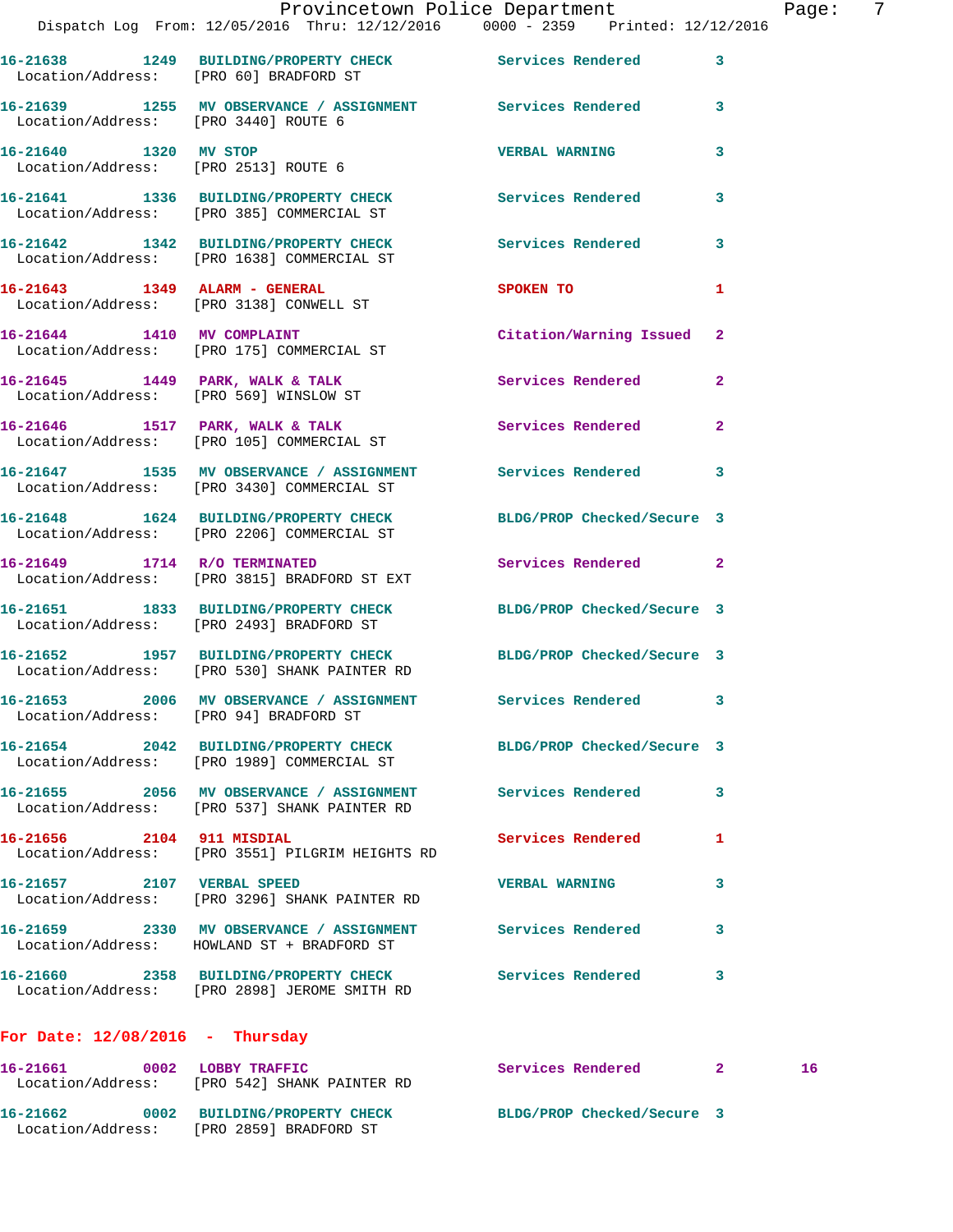|                                                               | 16-21663 0005 MV OBSERVANCE / ASSIGNMENT<br>Location/Address: BRADFORD ST + HOWLAND ST                  | <b>Services Rendered</b>   | $\overline{\phantom{a}}$ 3 |
|---------------------------------------------------------------|---------------------------------------------------------------------------------------------------------|----------------------------|----------------------------|
|                                                               | Location/Address: [PRO 3259] MACMILLAN WHARF                                                            | BLDG/PROP Checked/Secure 3 |                            |
| Location/Address: [PRO 554] TREMONT ST                        | 16-21665 0036 BUILDING/PROPERTY CHECK                                                                   | BLDG/PROP Checked/Secure 3 |                            |
|                                                               | 16-21666 0042 BUILDING/PROPERTY CHECK<br>Location/Address: [PRO 2977] COMMERCIAL ST                     | Services Rendered          | $\overline{\phantom{a}}$   |
|                                                               | 16-21667 0046 BUILDING/PROPERTY CHECK<br>Location/Address: [PRO 872] COMMERCIAL ST                      | BLDG/PROP Checked/Secure 3 |                            |
|                                                               | 16-21668 0106 BUILDING/PROPERTY CHECK<br>Location/Address: [PRO 99] COMMERCIAL ST                       | BLDG/PROP Checked/Secure 3 |                            |
|                                                               | 16-21669 0113 MV OBSERVANCE / ASSIGNMENT<br>Location/Address: BRADFORD ST + HIGH POLE HILL              | Services Rendered          | 3                          |
|                                                               | 16-21670 0121 BUILDING/PROPERTY CHECK<br>Location/Address: [PRO 2490] PROVINCELANDS RD                  | BLDG/PROP Checked/Secure 3 |                            |
|                                                               | 16-21671 0202 BUILDING/PROPERTY CHECK<br>Location/Address: [PRO 1638] COMMERCIAL ST                     | BLDG/PROP Checked/Secure 3 |                            |
|                                                               | 16-21672 0204 BUILDING/PROPERTY CHECK<br>Location/Address: [PRO 3259] MACMILLAN WHARF                   | <b>Services Rendered</b>   | $\mathbf{3}$               |
|                                                               | 16-21673 0210 BUILDING/PROPERTY CHECK<br>Location/Address: [PRO 433] RYDER ST EXT                       | Services Rendered          | $\mathbf{3}$               |
|                                                               | 16-21674 0219 BUILDING/PROPERTY CHECK<br>Location/Address: [PRO 2483] COMMERCIAL ST                     | BLDG/PROP Checked/Secure 3 |                            |
|                                                               | 16-21675 0257 BUILDING/PROPERTY CHECK<br>Location/Address: [PRO 1646] WINSLOW ST                        | BLDG/PROP Checked/Secure 3 |                            |
|                                                               | 16-21676 0339 BUILDING/PROPERTY CHECK<br>Location/Address: [PRO 516] RACE POINT RD                      | BLDG/PROP Checked/Secure 3 |                            |
|                                                               | 16-21677 0350 BUILDING/PROPERTY CHECK<br>Location/Address: [PRO 517] RACE POINT RD                      | BLDG/PROP Checked/Secure 3 |                            |
|                                                               | Location/Address: [PRO 3430] COMMERCIAL ST                                                              | BLDG/PROP Checked/Secure 3 |                            |
| Location/Address: ROUTE 6 + HOWLAND ST                        | 16-21679 0523 MV OBSERVANCE / ASSIGNMENT Services Rendered                                              |                            | 3                          |
|                                                               | 16-21680 0557 BUILDING/PROPERTY CHECK Services Rendered 3<br>Location/Address: [PRO 2540] RACE POINT RD |                            |                            |
|                                                               | 16-21681 0600 PARK, WALK & TALK<br>Location/Address: [PRO 516] RACE POINT RD                            | Services Rendered          | $\mathbf{2}$               |
| Location/Address: ROUTE 6                                     | 16-21682 0747 MV OBSERVANCE / ASSIGNMENT Services Rendered                                              |                            | $\mathbf{3}$               |
| 16-21683 0753 MV COMPLAINT<br>Location/Address: COMMERCIAL ST |                                                                                                         | SPOKEN TO                  | $\mathbf{2}$               |
| 16-21684 0759 MV STOP<br>Location/Address: [PRO 2513] ROUTE 6 |                                                                                                         | <b>VERBAL WARNING</b>      | 3                          |
| Location/Address: [PRO 16] BRADFORD ST                        | 16-21687 0807 BUILDING/PROPERTY CHECK                                                                   | Services Rendered          | 3                          |
|                                                               |                                                                                                         |                            |                            |

**16-21685 0809 BUILDING/PROPERTY CHECK Services Rendered 3**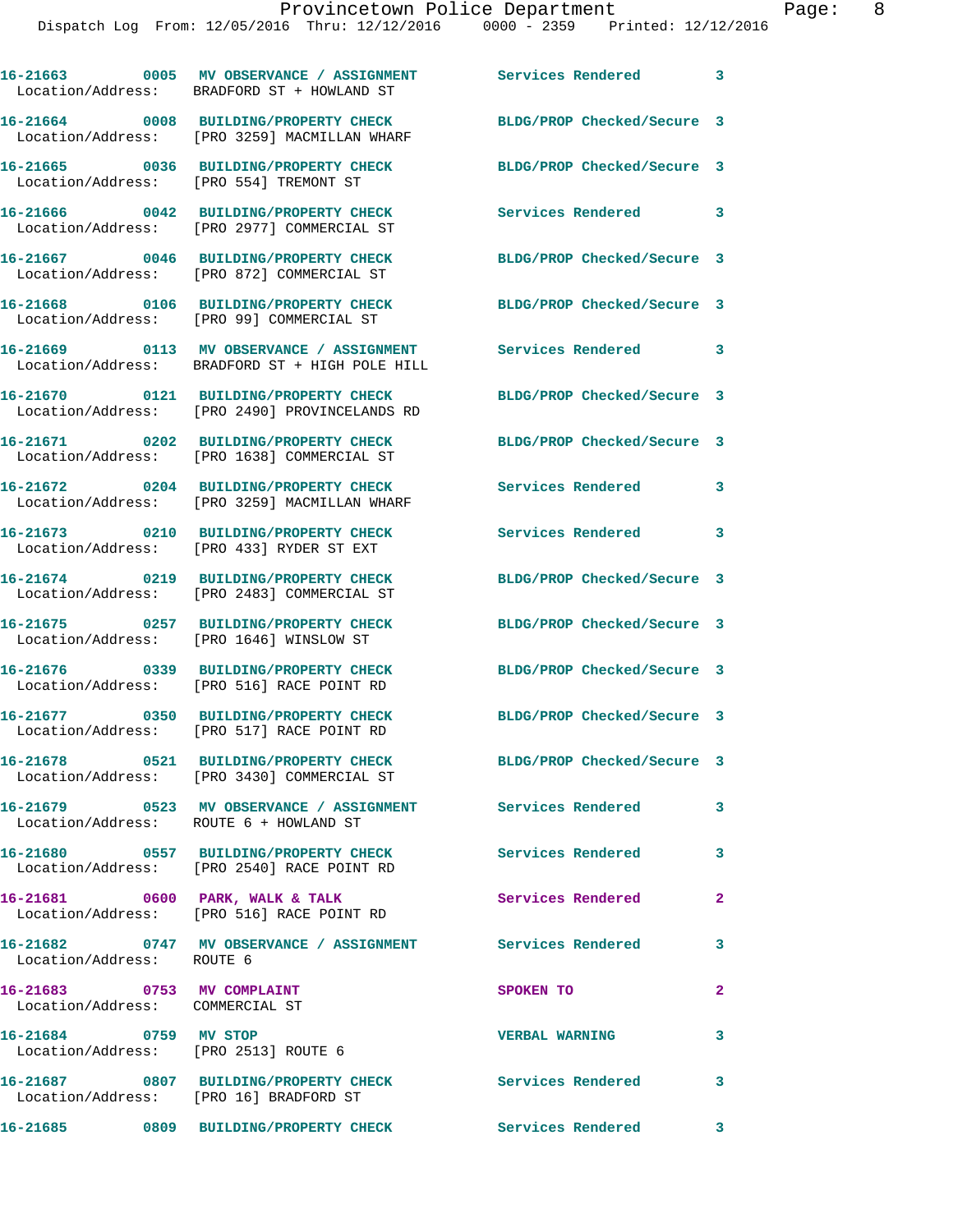|                                         | Provincetown Police Department<br>Dispatch Log From: 12/05/2016 Thru: 12/12/2016 0000 - 2359 Printed: 12/12/2016 |                            |                |
|-----------------------------------------|------------------------------------------------------------------------------------------------------------------|----------------------------|----------------|
|                                         | Location/Address: [PRO 3259] MACMILLAN WHARF                                                                     |                            |                |
| 16-21686 0811 SERVICE CALL              | Location/Address: [PRO 569] WINSLOW ST                                                                           | Services Rendered          | 3              |
|                                         | 16-21688 0831 BUILDING/PROPERTY CHECK<br>Location/Address: [PRO 526] RYDER ST EXT                                | Services Rendered          | 3              |
|                                         | 16-21689 0840 BUILDING/PROPERTY CHECK<br>Location/Address: [PRO 2483] COMMERCIAL ST                              | <b>Services Rendered</b>   | 3              |
| Location/Address: [PRO 2521] ROUTE 6    | 16-21691 0852 MV OBSERVANCE / ASSIGNMENT                                                                         | Services Rendered          | 3              |
|                                         | 16-21692 0951 BUILDING/PROPERTY CHECK<br>Location/Address: [PRO 2540] RACE POINT RD                              | Services Rendered          | 3              |
|                                         | 16-21693 1006 BUILDING/PROPERTY CHECK<br>Location/Address: [PRO 1989] COMMERCIAL ST                              | Services Rendered          | 3              |
|                                         | 16-21694 1010 MV OBSERVANCE / ASSIGNMENT Services Rendered<br>Location/Address: BRADFORD ST + STANDISH ST        |                            | 3              |
| Location/Address: [PRO 3287] ROUTE 6    | 16-21695 1034 BUILDING/PROPERTY CHECK BLDG/PROP Checked/Secure 3                                                 |                            |                |
|                                         | 16-21696 1035 911 GENERAL/ABANDONED<br>Location/Address: [PRO 3296] SHANK PAINTER RD                             | SPOKEN TO                  | 1              |
|                                         | 16-21697 1036 BUILDING/PROPERTY CHECK<br>Location/Address: [PRO 564] BAYBERRY AVE                                | Services Rendered          | 3              |
| 16-21698 1041 MV STOP                   | Location: [PRO 3431] LOPES SQUARE                                                                                | <b>VERBAL WARNING</b>      | 3              |
|                                         | 16-21699 1102 BUILDING/PROPERTY CHECK<br>Location/Address: [PRO 2194] COMMERCIAL ST                              | BLDG/PROP Checked/Secure 3 |                |
| Location/Address: [PRO 3440] ROUTE 6    | 16-21700 1102 MV OBSERVANCE / ASSIGNMENT Services Rendered                                                       |                            | 3              |
| 16-21702 1122 FOLLOW UP                 | Location/Address: [PRO 1542] COMMERCIAL ST                                                                       | Services Rendered          | $\overline{2}$ |
| 16-21703 1129 PROPERTY DAMAGE           | Location/Address: [PRO 1840] COMMERCIAL ST                                                                       | SPOKEN TO                  | 3              |
|                                         | 16-21704 1143 BUILDING/PROPERTY CHECK Services Rendered<br>Location/Address: [PRO 2490] PROVINCELANDS RD         |                            | 3              |
|                                         | 16-21705 1206 ANIMAL CALL/PET PANTRY<br>Location/Address: [PRO 3296] SHANK PAINTER RD                            | Services Rendered          | $\mathbf{2}$   |
| Location/Address: [PRO 1780] JOHNSON ST | 16-21706 1345 BUILDING/PROPERTY CHECK                                                                            | BLDG/PROP Checked/Secure 3 |                |
| Location/Address: SHANK PAINTER RD      | 16-21707 1400 MV OBSERVANCE / ASSIGNMENT Services Rendered                                                       |                            | 3              |
|                                         | 16-21708 1447 PARK, WALK & TALK<br>Location/Address: [PRO 569] WINSLOW ST                                        | Services Rendered          | 2              |
| 16-21709 1510 LOST PURSE                | Location/Address: [PRO 3296] SHANK PAINTER RD                                                                    | Services Rendered          | 3              |
| Location/Address: [PRO 94] BRADFORD ST  | 16-21710 1708 MV OBSERVANCE / ASSIGNMENT Services Rendered                                                       |                            | 3              |
|                                         | 16-21711 1711 MV OBSERVANCE / ASSIGNMENT Services Rendered<br>Location/Address: [PRO 537] SHANK PAINTER RD       |                            | 3              |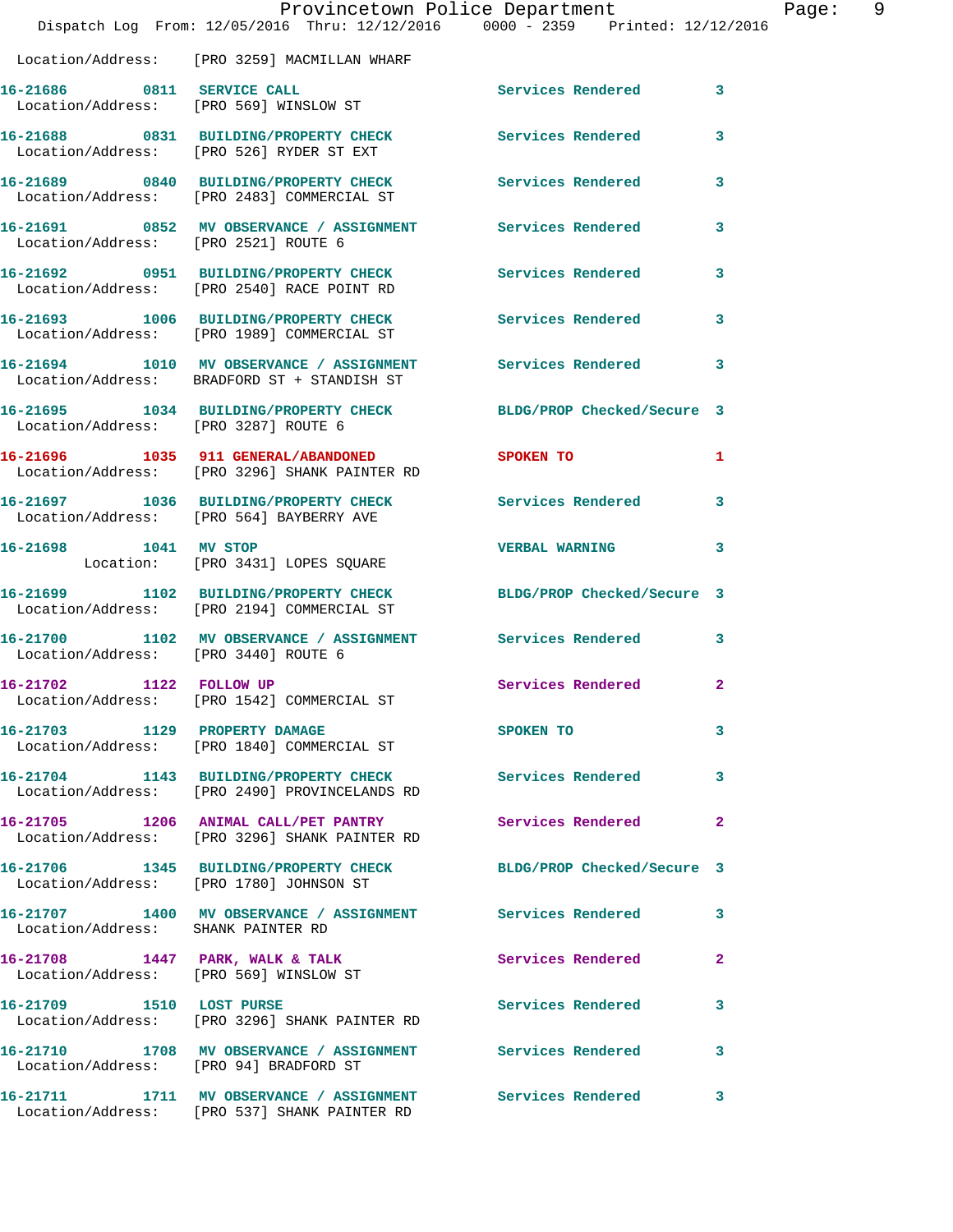|                                         | Provincetown Police Department                                                                                    |                            |                         |
|-----------------------------------------|-------------------------------------------------------------------------------------------------------------------|----------------------------|-------------------------|
|                                         | Dispatch Log From: 12/05/2016 Thru: 12/12/2016 0000 - 2359 Printed: 12/12/2016                                    |                            |                         |
|                                         | 16-21712 1731 BUILDING/PROPERTY CHECK BLDG/PROP Checked/Secure 3<br>Location/Address: [PRO 1778] SHANK PAINTER RD |                            |                         |
|                                         | 16-21713 1737 PARK, WALK & TALK Services Rendered<br>Location/Address: [PRO 105] COMMERCIAL ST                    |                            | $\mathbf{2}$            |
| Location/Address: [PRO 16] BRADFORD ST  | 16-21714 1826 BUILDING/PROPERTY CHECK BLDG/PROP Checked/Secure 3                                                  |                            |                         |
| Location/Address: [PRO 2521] ROUTE 6    | 16-21715 1901 MV OBSERVANCE / ASSIGNMENT Services Rendered                                                        |                            | $\overline{\mathbf{3}}$ |
| Location/Address: [PRO 2481] TREMONT ST | 16-21716 1929 BUILDING/PROPERTY CHECK BLDG/PROP Checked/Secure 3                                                  |                            |                         |
| Location/Address: [PRO 1780] JOHNSON ST | 16-21717 1949 BUILDING/PROPERTY CHECK BLDG/PROP Checked/Secure 3                                                  |                            |                         |
|                                         | 16-21718 2018 BUILDING/PROPERTY CHECK BLDG/PROP Checked/Secure 3<br>Location/Address: [PRO 1638] COMMERCIAL ST    |                            |                         |
|                                         | 16-21719 2134 BUILDING/PROPERTY CHECK Services Rendered<br>Location/Address: [PRO 2898] JEROME SMITH RD           |                            | 3                       |
| Location/Address: [PRO 2521] ROUTE 6    | 16-21720 2142 ERRATIC MV OPERATION                                                                                | Services Rendered          | $\mathbf{2}$            |
|                                         | 16-21721 2304 BUILDING/PROPERTY CHECK BLDG/PROP Checked/Secure 3<br>Location/Address: [PRO 272] COMMERCIAL ST     |                            |                         |
|                                         | 16-21722 2308 BUILDING/PROPERTY CHECK BLDG/PROP Checked/Secure 3<br>Location/Address: [PRO 2564] COMMERCIAL ST    |                            |                         |
|                                         | 16-21723 2309 BUILDING/PROPERTY CHECK<br>Location/Address: [PRO 210] COMMERCIAL ST                                | BLDG/PROP Checked/Secure 3 |                         |

**16-21724 2320 MV OBSERVANCE / ASSIGNMENT Services Rendered 3**  Location/Address: BRADFORD ST + SHANK PAINTER RD

**16-21725 2322 MV OBSERVANCE / ASSIGNMENT Services Rendered 3**  Location/Address: HOWLAND ST + BRADFORD ST

**16-21726 2352 BUILDING/PROPERTY CHECK BLDG/PROP Checked/Secure 3**  Location/Address: [PRO 16] BRADFORD ST

## **For Date: 12/09/2016 - Friday**

|                                     | 16-21727 0001 BUILDING/PROPERTY CHECK BLDG/PROP Checked/Secure 3<br>Location/Address: [PRO 3151] COMMERCIAL ST |                            |                |                 |
|-------------------------------------|----------------------------------------------------------------------------------------------------------------|----------------------------|----------------|-----------------|
|                                     | 16-21728 0002 LOBBY TRAFFIC<br>Location/Address: [PRO 542] SHANK PAINTER RD                                    | Services Rendered 2        |                | 12 <sup>°</sup> |
| Location/Address: [PRO 521] ROUTE 6 | 16-21730 0006 BUILDING/PROPERTY CHECK BLDG/PROP Checked/Secure 3                                               |                            |                |                 |
|                                     | 16-21732 0006 BUILDING/PROPERTY CHECK BLDG/PROP Checked/Secure 3<br>Location/Address: [PRO 399] COMMERCIAL ST  |                            |                |                 |
|                                     | 16-21733 0010 BUILDING/PROPERTY CHECK BLDG/PROP Checked/Secure 3<br>Location/Address: [PRO 1638] COMMERCIAL ST |                            |                |                 |
| 16-21734 0014 BAR CHECK             | Location/Address: [PRO 3443] COMMERCIAL ST                                                                     | Services Rendered          | $\overline{2}$ |                 |
|                                     | 16-21731 0023 BUILDING/PROPERTY CHECK<br>Location/Address: [PRO 2499] RACE POINT RD                            | BLDG/PROP Checked/Secure 3 |                |                 |
|                                     | 16-21735 0026 BUILDING/PROPERTY CHECK BLDG/PROP Checked/Secure 3<br>Location/Address: [PRO 186] COMMERCIAL ST  |                            |                |                 |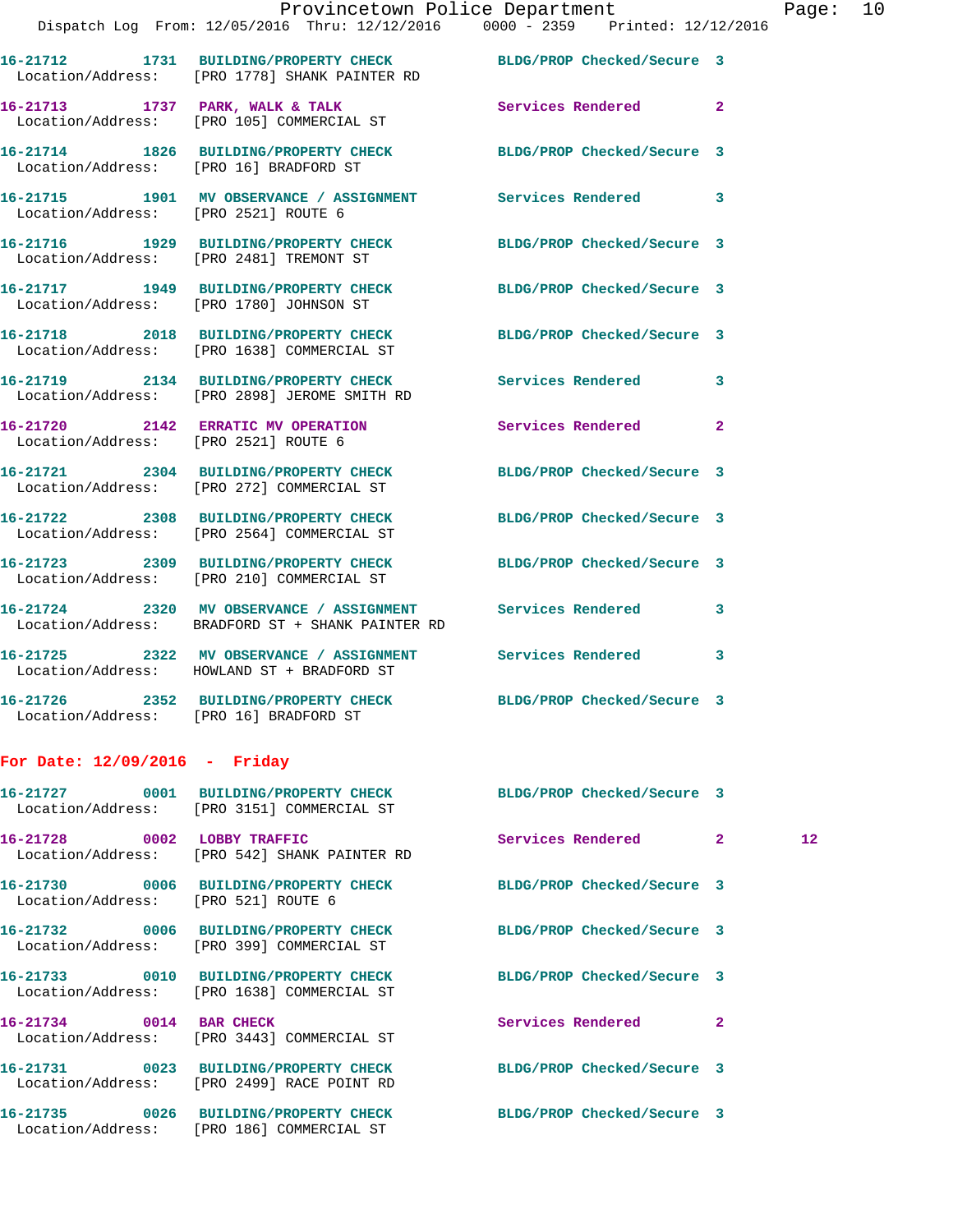| Location/Address: [PRO 94] BRADFORD ST                        | 16-21736 0042 MV OBSERVANCE / ASSIGNMENT Services Rendered 3                                                       |                            |                            |
|---------------------------------------------------------------|--------------------------------------------------------------------------------------------------------------------|----------------------------|----------------------------|
|                                                               | 16-21737 0055 BUILDING/PROPERTY CHECK<br>Location/Address: [PRO 306] COMMERCIAL ST                                 | BLDG/PROP Checked/Secure 3 |                            |
| Location/Address: [PRO 16] BRADFORD ST                        | 16-21738 0117 BUILDING/PROPERTY CHECK BLDG/PROP Checked/Secure 3                                                   |                            |                            |
| Location/Address: [PRO 2520] PRINCE ST                        | 16-21739 0128 BUILDING/PROPERTY CHECK                                                                              | <b>Services Rendered</b>   | 3                          |
|                                                               | 16-21740 0130 BUILDING/PROPERTY CHECK<br>Location/Address: [PRO 75] CAPTAIN BERTIES WAY                            | Services Rendered 3        |                            |
|                                                               | 16-21741 0149 BUILDING/PROPERTY CHECK<br>Location/Address: [PRO 444] HIGH POLE HILL                                | BLDG/PROP Checked/Secure 3 |                            |
|                                                               | 16-21742 0155 MV OBSERVANCE / ASSIGNMENT Services Rendered 3<br>Location/Address: HIGH POLE HL + BRADFORD ST       |                            |                            |
|                                                               | 16-21743 0225 BUILDING/PROPERTY CHECK<br>Location/Address: [PRO 564] BAYBERRY AVE                                  | Services Rendered 3        |                            |
|                                                               | 16-21744 0304 BUILDING/PROPERTY CHECK<br>Location/Address: [PRO 516] RACE POINT RD                                 | BLDG/PROP Checked/Secure 3 |                            |
|                                                               | 16-21745 0445 BUILDING/PROPERTY CHECK<br>Location/Address: [PRO 1778] SHANK PAINTER RD                             | BLDG/PROP Checked/Secure 3 |                            |
|                                                               | 16-21746 0457 BUILDING/PROPERTY CHECK<br>Location/Address: [PRO 1646] WINSLOW ST                                   | BLDG/PROP Checked/Secure 3 |                            |
|                                                               | 16-21747 0509 BUILDING/PROPERTY CHECK BLDG/PROP Checked/Secure 3<br>Location/Address: [PRO 2490] PROVINCELANDS RD  |                            |                            |
| Location/Address: [PRO 512] PRINCE ST                         | 16-21748 0537 BUILDING/PROPERTY CHECK BLDG/PROP Checked/Secure 3                                                   |                            |                            |
| Location/Address: [PRO 2521] ROUTE 6                          | 16-21749 0548 MV OBSERVANCE / ASSIGNMENT                                                                           | No Action Required 3       |                            |
| 16-21750 0616 MV STOP<br>Location/Address: ROUTE 6 + SNAIL RD |                                                                                                                    | <b>VERBAL WARNING</b>      | 3                          |
|                                                               | 16-21751     0710 PARK, WALK & TALK/COFFEE W/ CO Services Rendered<br>Location/Address: [PRO 539] SHANK PAINTER RD |                            | $\mathbf{2}$               |
| 16-21752 0751 BY-LAW VIOLATION                                | Location/Address: [PRO 539] SHANK PAINTER RD                                                                       | <b>VERBAL WARNING</b>      | $\overline{2}$             |
|                                                               | 16-21753 0817 SERVICE CALL/SCHOOL<br>Location/Address: [PRO 569] WINSLOW ST                                        | <b>Services Rendered</b>   | $\mathbf{3}$               |
| 16-21755 0907 PROPERTY DAMAGE<br>Location/Address: HOWLAND ST |                                                                                                                    | SPOKEN TO                  | $\mathbf{3}$               |
|                                                               | 16-21756 1017 SERVICE CALL/TOYS FOR TOTS Services Rendered<br>Location/Address: [PRO 542] SHANK PAINTER RD         |                            | $\overline{\phantom{a}}$ 3 |
| Location/Address: [PRO 3287] ROUTE 6                          | 16-21757 1018 BUILDING/PROPERTY CHECK BLDG/PROP Checked/Secure 3                                                   |                            |                            |
|                                                               | 16-21758 1030 BUILDING/PROPERTY CHECK Services Rendered 3<br>Location/Address: [PRO 2483] COMMERCIAL ST            |                            |                            |
|                                                               | 16-21759 1033 SERVICE CALL/COURT<br>Location/Address: [PRO 542] SHANK PAINTER RD                                   | Services Rendered 3        |                            |
|                                                               | 16-21760 1104 BUILDING/PROPERTY CHECK BLDG/PROP Checked/Secure 3                                                   |                            |                            |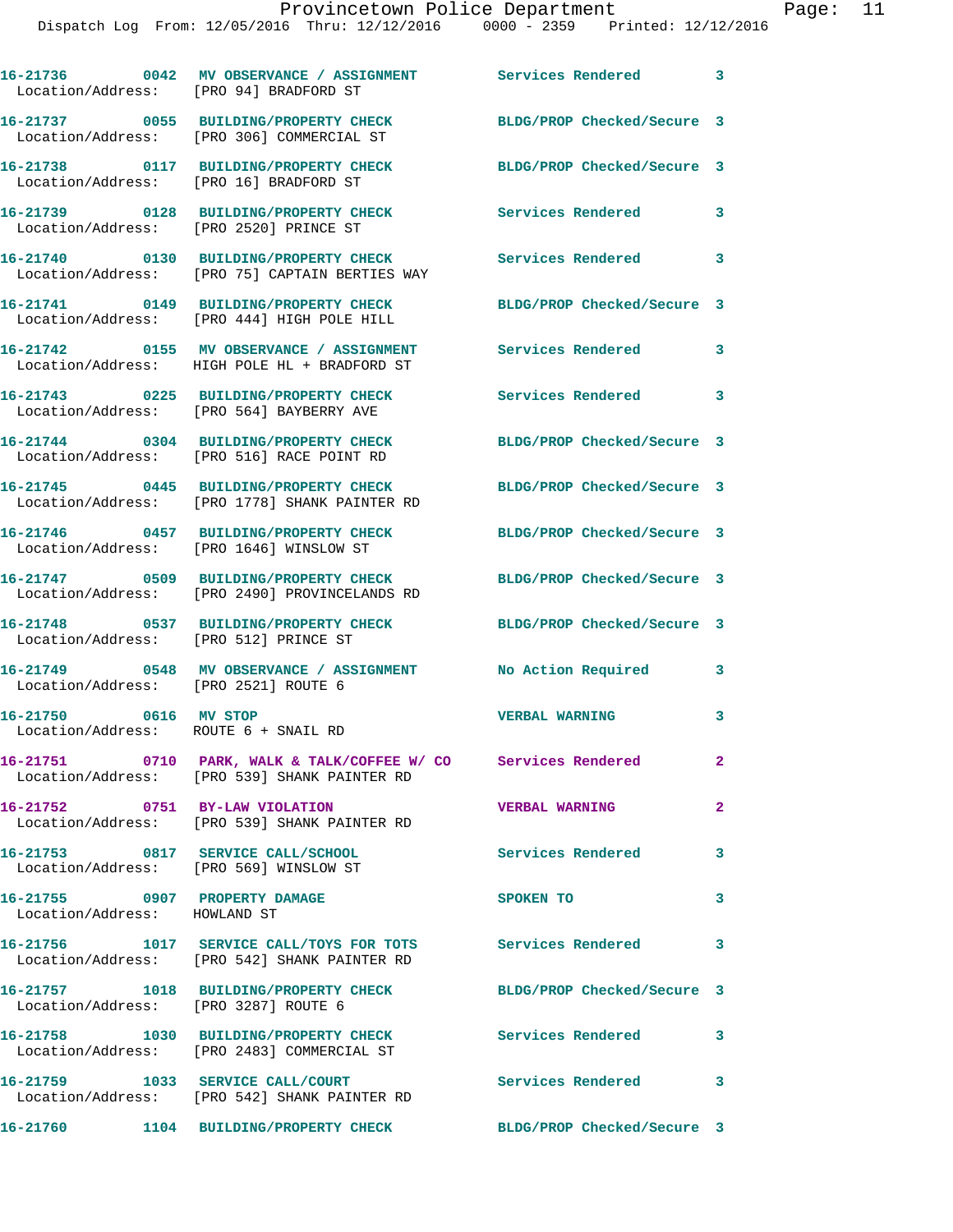|                                                              | Dispatch Log From: 12/05/2016 Thru: 12/12/2016 0000 - 2359 Printed: 12/12/2016                                   | Provincetown Police Department |                | Page: 12 |  |
|--------------------------------------------------------------|------------------------------------------------------------------------------------------------------------------|--------------------------------|----------------|----------|--|
| Location/Address: [PRO 16] BRADFORD ST                       |                                                                                                                  |                                |                |          |  |
| 16-21761 1114 MV STOP                                        | Location/Address: [PRO 413] CONWELL ST                                                                           | VERBAL WARNING 3               |                |          |  |
| Location/Address: ROUTE 6                                    | 16-21762 1121 MV OBSERVANCE / ASSIGNMENT Services Rendered                                                       |                                | 3              |          |  |
| 16-21765 1134 FOLLOW UP                                      | Location/Address: [PRO 542] SHANK PAINTER RD                                                                     | Services Rendered              | $\overline{a}$ |          |  |
| 16-21763 1137 MV STOP<br>Location/Address: [PRO 521] ROUTE 6 |                                                                                                                  | <b>VERBAL WARNING</b>          | 3              |          |  |
| 16-21764 1149 MV STOP<br>Location/Address: [PRO 521] ROUTE 6 |                                                                                                                  | <b>VERBAL WARNING</b>          | 3              |          |  |
|                                                              | 16-21766 1406 PARK, WALK & TALK (2008) Services Rendered Location/Address: [PRO 105] COMMERCIAL ST               |                                | $\mathbf{2}$   |          |  |
| 16-21768 1420 MV STOP                                        | Location/Address: BRADFORD ST + PEARL ST                                                                         | <b>VERBAL WARNING</b>          | 3              |          |  |
|                                                              | 16-21769 1507 AT SCHOOL<br>Location/Address: [PRO 569] WINSLOW ST                                                | Services Rendered              | 3              |          |  |
|                                                              | 16-21770 1517 BANK FRAUD<br>Location/Address: [PRO 182] COMMERCIAL ST                                            | Services Rendered              | $\mathbf{2}$   |          |  |
| Location/Address: [PRO 2521] ROUTE 6                         | 16-21771 1525 MV OBSERVANCE / ASSIGNMENT Services Rendered 3                                                     |                                |                |          |  |
| Location/Address: [PRO 2513] ROUTE 6                         | 16-21772 1534 VERBAL SPEED/INSPECTION VERBAL WARNING                                                             |                                | 3              |          |  |
|                                                              | 16-21774 1608 WELLNESS CHECK REQUEST Services Rendered 3<br>Location/Address: [PRO 2233] COMMERCIAL ST           |                                |                |          |  |
|                                                              | 16-21775 1703 RESCUE CALL/TRANSPORT Transported to Hospital 1<br>Location/Address: [PRO 3222] ALDEN ST           |                                |                |          |  |
|                                                              | 16-21776 1709 MV OBSERVANCE / ASSIGNMENT Services Rendered 3<br>Location/Address: COMMERCIAL ST + SNAIL RD       |                                |                |          |  |
|                                                              | 16-21778 1800 BUILDING/PROPERTY CHECK BLDG/PROP Checked/Secure 3<br>Location/Address: [PRO 3259] MACMILLAN WHARF |                                |                |          |  |
|                                                              | 16-21779 1813 LOST KEYS<br>Location/Address: [PRO 290] COMMERCIAL ST                                             | Services Rendered 3            |                |          |  |
| Location/Address: [PRO 2513] ROUTE 6                         | 16-21780 1955 MV OBSERVANCE / ASSIGNMENT Services Rendered                                                       |                                | 3              |          |  |
|                                                              | Location/Address: BRADFORD ST + HOWLAND ST                                                                       |                                | 3              |          |  |
|                                                              | 16-21782 2048 BUILDING/PROPERTY CHECK Services Rendered<br>Location/Address: [PRO 564] BAYBERRY AVE              |                                | 3              |          |  |
|                                                              | 16-21783 2100 CITATION INSPECTION<br>Location/Address: [PRO 2513] ROUTE 6                                        | Citation/Warning Issued 3      |                |          |  |
|                                                              | 16-21784 2112 BUILDING/PROPERTY CHECK BLDG/PROP Checked/Secure 3<br>Location/Address: [PRO 519] RACE POINT RD    |                                |                |          |  |
|                                                              | 16-21785 2202 BUILDING/PROPERTY CHECK Services Rendered 3<br>Location/Address: [PRO 433] RYDER ST EXT            |                                |                |          |  |
|                                                              | 16-21786 2342 BUILDING/PROPERTY CHECK BLDG/PROP Checked/Secure 3                                                 |                                |                |          |  |

Location/Address: [PRO 1780] JOHNSON ST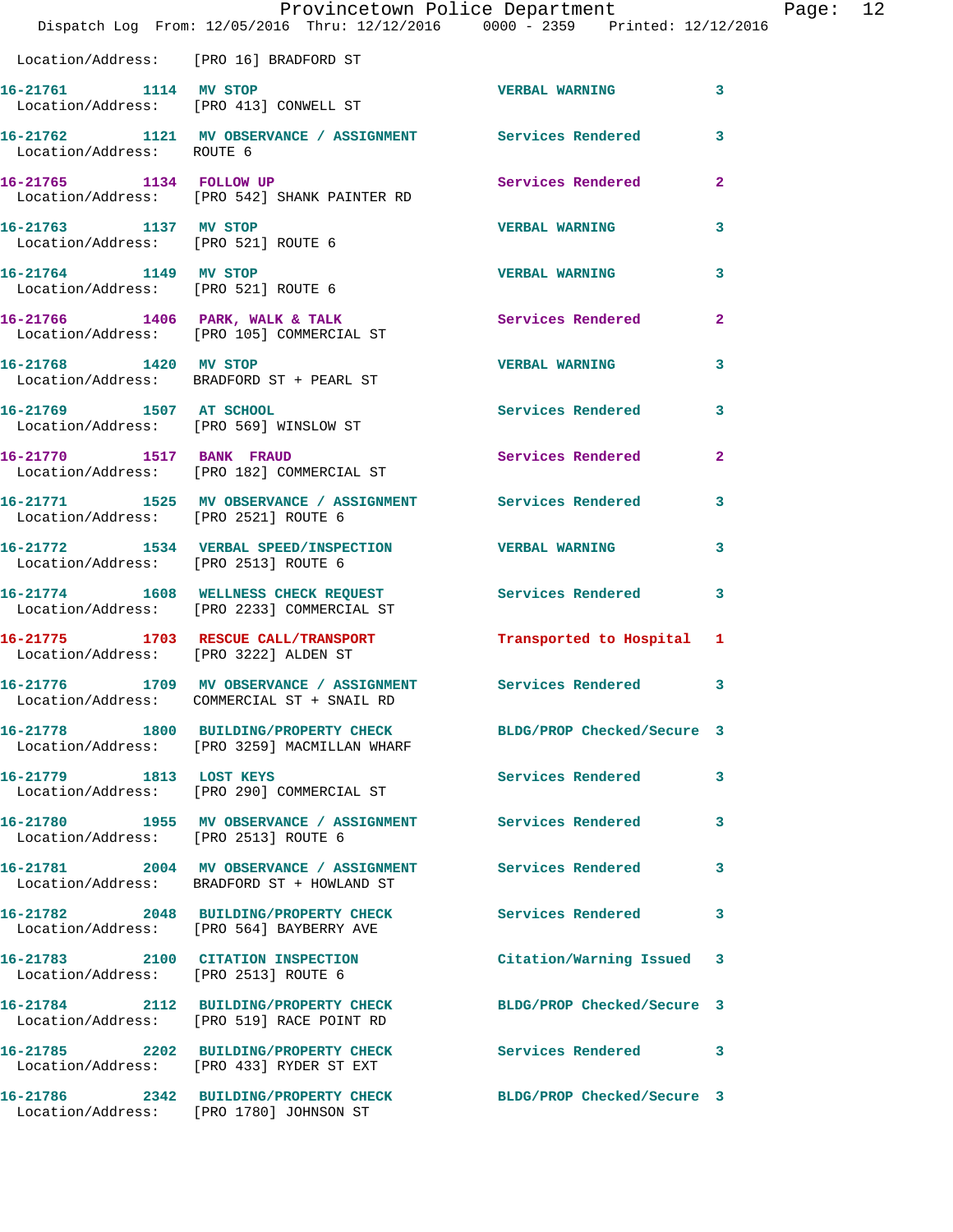| 16-21787          | BUILDING/PROPERTY CHECK  | Services Rendered |  |
|-------------------|--------------------------|-------------------|--|
| Location/Address: | [PRO 2206] COMMERCIAL ST |                   |  |

## **For Date: 12/10/2016 - Saturday**

| 16-21788 0000 TRANSPORT<br>Location/Address: HOWLAND ST |                                                                                                                   | Services Rendered 3        |   |    |
|---------------------------------------------------------|-------------------------------------------------------------------------------------------------------------------|----------------------------|---|----|
|                                                         | Refer To $P/C$ : 16-337-AR                                                                                        |                            |   |    |
|                                                         | 16-21789 0002 LOBBY TRAFFIC<br>Location/Address: [PRO 542] SHANK PAINTER RD                                       | Services Rendered 2        |   | 11 |
|                                                         | 16-21790 0004 MV OBSERVANCE / ASSIGNMENT Services Rendered<br>Location/Address: BRADFORD ST + HOWLAND ST          |                            | 3 |    |
|                                                         | 16-21792 0011 BUILDING/PROPERTY CHECK Services Rendered 3<br>Location/Address: [PRO 2489] BRADFORD ST             |                            |   |    |
|                                                         | 16-21791 0017 BUILDING/PROPERTY CHECK BLDG/PROP Checked/Secure 3<br>Location/Address: [PRO 3296] SHANK PAINTER RD |                            |   |    |
|                                                         | 16-21793 0022 BUILDING/PROPERTY CHECK Services Rendered 3<br>Location/Address: [PRO 2483] COMMERCIAL ST           |                            |   |    |
|                                                         | 16-21794 0039 BUILDING/PROPERTY CHECK BLDG/PROP Checked/Secure 3<br>Location/Address: [PRO 1989] COMMERCIAL ST    |                            |   |    |
|                                                         | 16-21795 0045 BUILDING/PROPERTY CHECK Services Rendered<br>Location/Address: [PRO 3259] MACMILLAN WHARF           |                            | 3 |    |
|                                                         | 16-21796 0055 MV OBSERVANCE / ASSIGNMENT No Action Required<br>Location: RT. 6 AND PROVINCELAND RD                |                            | 3 |    |
|                                                         | 16-21797 0150 BUILDING/PROPERTY CHECK Services Rendered<br>Location/Address: [PRO 433] RYDER ST EXT               |                            | 3 |    |
|                                                         | 16-21798 0151 BUILDING/PROPERTY CHECK Services Rendered<br>Location/Address: [PRO 1859] ROUTE 6                   |                            | 3 |    |
|                                                         | 16-21799 0207 BUILDING/PROPERTY CHECK Services Rendered<br>Location/Address: [PRO 2489] BRADFORD ST               |                            | 3 |    |
|                                                         | 16-21800 0226 BUILDING/PROPERTY CHECK BLDG/PROP Checked/Secure 3<br>Location/Address: [PRO 3609] COMMERCIAL ST    |                            |   |    |
|                                                         | 16-21801 0230 MV OBSERVANCE / ASSIGNMENT Services Rendered<br>Location/Address: [PRO 2521] ROUTE 6                |                            | 3 |    |
|                                                         | 16-21802 0251 MV OBSERVANCE / ASSIGNMENT Services Rendered<br>Location/Address: [PRO 106] COMMERCIAL ST           |                            | 3 |    |
| Location/Address: [PRO 521] ROUTE 6                     | 16-21803 0307 BUILDING/PROPERTY CHECK                                                                             | Services Rendered          | 3 |    |
|                                                         | 16-21804 0316 BUILDING/PROPERTY CHECK<br>Location/Address: [PRO 447] JEROME SMITH RD                              | BLDG/PROP Checked/Secure 3 |   |    |
|                                                         | 16-21805 0320 BUILDING/PROPERTY CHECK<br>Location/Address: [PRO 516] RACE POINT RD                                | BLDG/PROP Checked/Secure 3 |   |    |
|                                                         | 16-21806 0328 BUILDING/PROPERTY CHECK<br>Location/Address: [PRO 3430] COMMERCIAL ST                               | <b>Services Rendered</b>   | 3 |    |
|                                                         | 16-21807 0456 BUILDING/PROPERTY CHECK<br>Location/Address: [PRO 512] PRINCE ST                                    | BLDG/PROP Checked/Secure 3 |   |    |
|                                                         | 16-21808 0507 BUILDING/PROPERTY CHECK<br>Location/Address: [PRO 2898] JEROME SMITH RD                             | BLDG/PROP Checked/Secure 3 |   |    |
|                                                         | 16-21811  0528 MV OBSERVANCE / ASSIGNMENT Services Rendered                                                       |                            | 3 |    |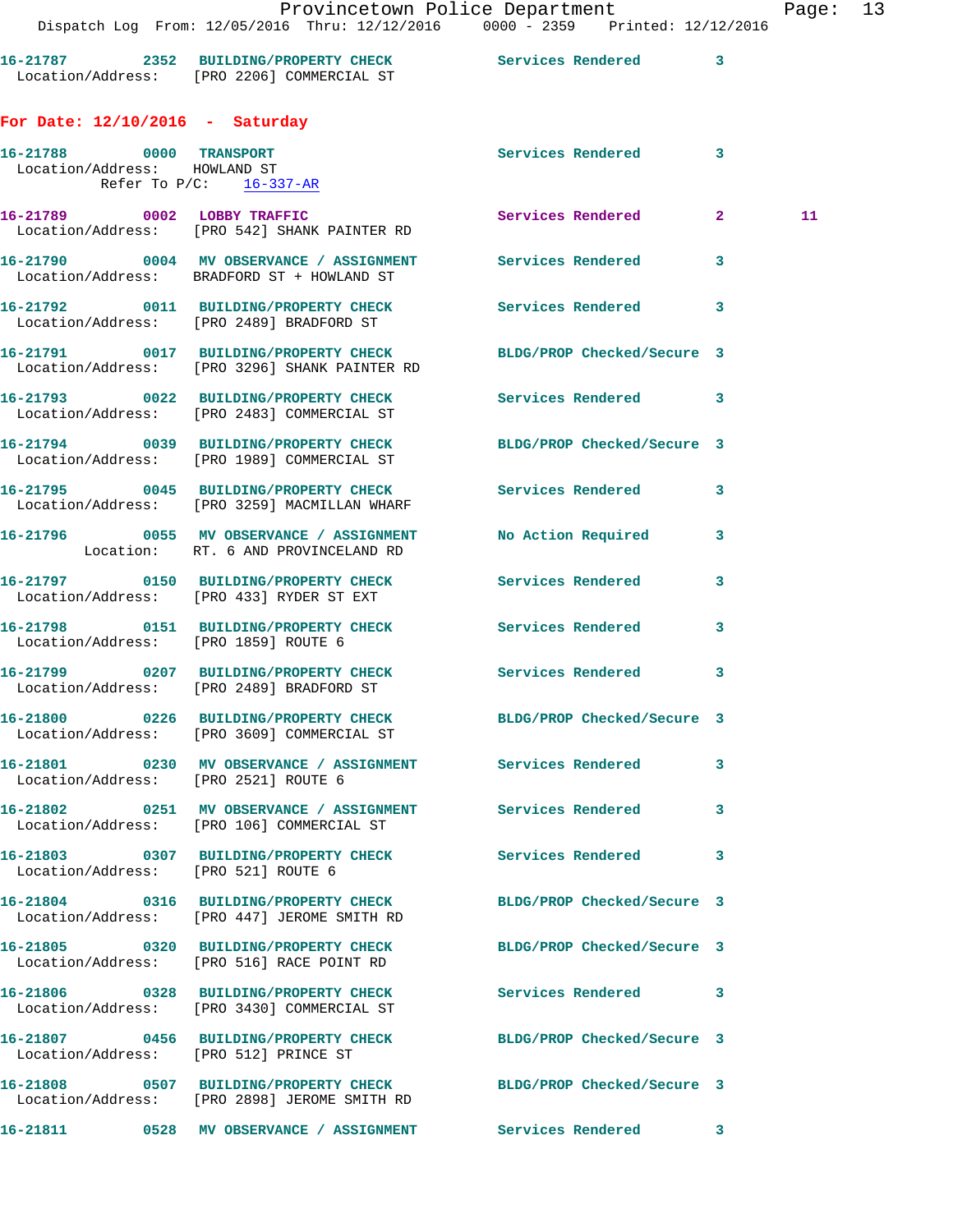|                                                                  | Provincetown Police Department<br>Dispatch Log From: 12/05/2016 Thru: 12/12/2016 0000 - 2359 Printed: 12/12/2016 |                            |                |
|------------------------------------------------------------------|------------------------------------------------------------------------------------------------------------------|----------------------------|----------------|
|                                                                  | Location/Address: [PRO 2489] BRADFORD ST                                                                         |                            |                |
|                                                                  | 16-21809 0530 BUILDING/PROPERTY CHECK<br>Location/Address: [PRO 519] RACE POINT RD                               | BLDG/PROP Checked/Secure 3 |                |
|                                                                  | 16-21810 0532 BUILDING/PROPERTY CHECK Services Rendered<br>Location/Address: [PRO 2490] PROVINCELANDS RD         |                            | 3              |
|                                                                  | 16-21812 0545 MV OBSERVANCE / ASSIGNMENT<br>Location/Address: [PRO 3430] COMMERCIAL ST                           | Services Rendered          | 3              |
|                                                                  | 16-21813 0727 ALARM - GENERAL<br>Location/Address: [PRO 285] COMMERCIAL ST                                       | <b>False Alarm</b>         | 1              |
| Location/Address: [PRO 2521] ROUTE 6                             | 16-21814 0818 MV OBSERVANCE / ASSIGNMENT Services Rendered                                                       |                            | 3              |
| Location/Address: ROUTE 6 + SNAIL RD                             | 16-21815 0822 MV OBSERVANCE / ASSIGNMENT Services Rendered                                                       |                            | 3              |
| Location/Address: [PRO 2521] ROUTE 6                             | 16-21816 0848 MV OBSERVANCE / ASSIGNMENT Services Rendered                                                       |                            | 3              |
|                                                                  | 16-21817 0856 SERVICE CALL/TOYS FOR TOTS<br>Location/Address: [PRO 542] SHANK PAINTER RD                         | Services Rendered          | 3              |
| 16-21818 0858 PARADE/SANTA                                       | Location/Address: [PRO 569] WINSLOW ST                                                                           | Services Rendered          | $\overline{a}$ |
| 16-21819 0910 ALARM - GENERAL<br>Location/Address: RACE POINT RD |                                                                                                                  | False Alarm                | 1              |
|                                                                  | 16-21820 0955 PARADE/TOYS FOR TOTS<br>Location/Address: [PRO 3296] SHANK PAINTER RD                              | Services Rendered          | 2              |
|                                                                  | 16-21821 1200 ANIMAL CALL/PET PANTRY<br>Location/Address: [PRO 3296] SHANK PAINTER RD                            | Services Rendered          | $\overline{a}$ |
| 16-21822 1239 ANIMAL CALL                                        | Location/Address: [PRO 1158] WINSLOW ST                                                                          | <b>Services Rendered</b>   | $\overline{a}$ |
|                                                                  | 16-21823 1242 ANIMAL CALL/COMPLAINT Services Rendered<br>Location/Address: [PRO 2227] BRADFORD ST                |                            | $\overline{2}$ |
|                                                                  | 16-21824 1427 ANIMAL CALL/DEAD RACCOON Services Rendered<br>Location/Address: [PRO 1996] BAYBERRY AVE            |                            | $\overline{a}$ |
| 16-21825 1521 MV COMPLAINT<br>Location/Address: COMMERCIAL ST    |                                                                                                                  | Services Rendered          | $\overline{a}$ |
|                                                                  | 16-21826 1531 SERVICE CALL/FLY DRONE<br>Location/Address: [PRO 112] COMMERCIAL ST                                | <b>Services Rendered</b>   | 3              |
|                                                                  | 16-21827 1531 MV OBSERVANCE / ASSIGNMENT<br>Location/Address: [PRO 3430] COMMERCIAL ST                           | <b>Services Rendered</b>   | 3              |
|                                                                  | 16-21828 1549 BUILDING/PROPERTY CHECK<br>Location/Address: [PRO 2977] COMMERCIAL ST                              | BLDG/PROP Checked/Secure 3 |                |
|                                                                  | 16-21829 1611 BUILDING/PROPERTY CHECK<br>Location/Address: [PRO 2483] COMMERCIAL ST                              | BLDG/PROP Checked/Secure 3 |                |
|                                                                  | 16-21830 1626 PARK, WALK & TALK<br>Location/Address: [PRO 3121] COMMERCIAL ST                                    | Services Rendered          | 2              |
|                                                                  | 16-21831 1645 MV OBSERVANCE / ASSIGNMENT Services Rendered<br>Location/Address: HIGH POLE HL + BRADFORD ST       |                            | 3              |
| 16-21832 1731 SHOPLIFTING                                        | Location/Address: [PRO 606] CONWELL ST                                                                           | Investigated               | 3              |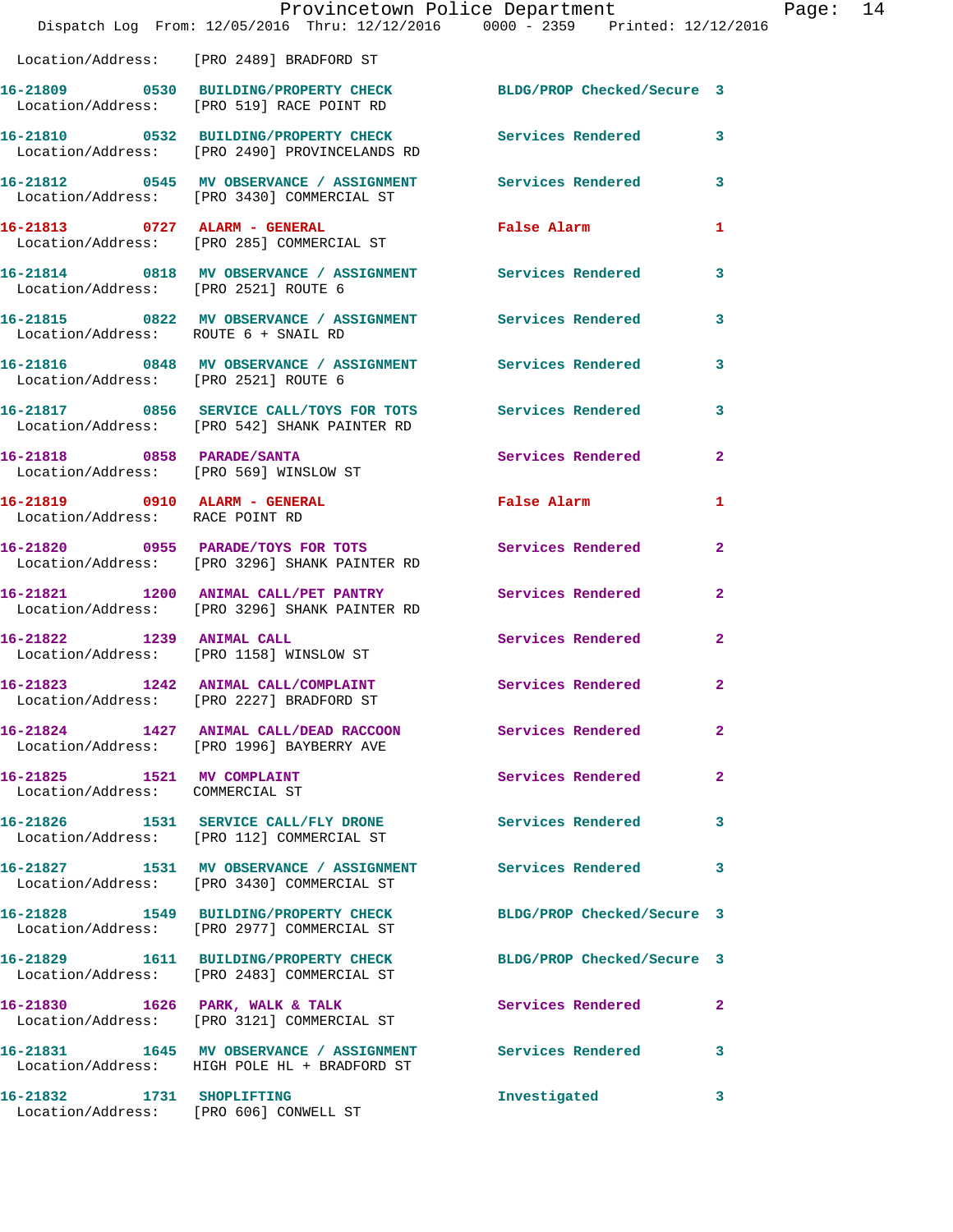|                                 | Provincetown Police Department                                                                                   |                                                                                                                |                | Pag |
|---------------------------------|------------------------------------------------------------------------------------------------------------------|----------------------------------------------------------------------------------------------------------------|----------------|-----|
|                                 | Dispatch Log From: 12/05/2016 Thru: 12/12/2016 0000 - 2359 Printed: 12/12/2016                                   |                                                                                                                |                |     |
|                                 | 16-21833 1813 BUILDING/PROPERTY CHECK BLDG/PROP Checked/Secure 3<br>Location/Address: [PRO 1638] COMMERCIAL ST   |                                                                                                                |                |     |
|                                 | 16-21834 1944 BUILDING/PROPERTY CHECK BLDG/PROP Checked/Secure 3<br>Location/Address: [PRO 3259] MACMILLAN WHARF |                                                                                                                |                |     |
|                                 | 16-21835 2032 ALARM - GENERAL<br>Location/Address: [PRO 45] COMMERCIAL ST                                        | False Alarm and the state of the state of the state of the state of the state of the state of the state of the | 1              |     |
|                                 | 16-21836 2044 BUILDING/PROPERTY CHECK BLDG/PROP Checked/Secure 3<br>Location/Address: [PRO 2206] COMMERCIAL ST   |                                                                                                                |                |     |
|                                 | 16-21837 2127 COMPLAINT<br>Location/Address: [PRO 259] COMMERCIAL ST                                             | Services Rendered                                                                                              | 3              |     |
| Location: CENTER ROAM           | 16-21838 2323 PARK, WALK & TALK Services Rendered                                                                |                                                                                                                | $\overline{a}$ |     |
|                                 | 16-21840 2325 BAR CHECK<br>Location/Address: [PRO 3443] COMMERCIAL ST                                            | Services Rendered                                                                                              | $\overline{2}$ |     |
|                                 | 16-21839 2336 BUILDING/PROPERTY CHECK BLDG/PROP Checked/Secure 3<br>Location/Address: [PRO 444] HIGH POLE HILL   |                                                                                                                |                |     |
|                                 | 16-21841 2337 BUILDING/PROPERTY CHECK BLDG/PROP Checked/Secure 3<br>Location/Address: [PRO 1638] COMMERCIAL ST   |                                                                                                                |                |     |
|                                 | 16-21842 2341 BUILDING/PROPERTY CHECK BLDG/PROP Checked/Secure 3<br>Location/Address: [PRO 2539] RYDER ST EXT    |                                                                                                                |                |     |
|                                 | 16-21843 2353 BUILDING/PROPERTY CHECK BLDG/PROP Checked/Secure 3<br>Location/Address: [PRO 3430] COMMERCIAL ST   |                                                                                                                |                |     |
| For Date: $12/11/2016$ - Sunday |                                                                                                                  |                                                                                                                |                |     |
|                                 | 16-21844 0000 MV OBSERVANCE / ASSIGNMENT Services Rendered 3<br>Location/Address: [PRO 37] BRADFORD ST           |                                                                                                                |                |     |
|                                 | 16-21845 0002 LOBBY TRAFFIC<br>Location/Address: [PRO 542] SHANK PAINTER RD                                      | Services Rendered 2                                                                                            |                | 8   |
|                                 | 16-21846 0033 BUILDING/PROPERTY CHECK<br>Location/Address: [PRO 1780] JOHNSON ST                                 | BLDG/PROP Checked/Secure 3                                                                                     |                |     |
|                                 | 16-21847 0042 BUILDING/PROPERTY CHECK BLDG/PROP Checked/Secure 3<br>Location/Address: [PRO 99] COMMERCIAL ST     |                                                                                                                |                |     |
|                                 | 16-21848 0106 BUILDING/PROPERTY CHECK<br>Location/Address: [PRO 433] RYDER ST EXT                                | Services Rendered                                                                                              | 3              |     |
|                                 | 16-21849 0109 BUILDING/PROPERTY CHECK<br>Location/Address: [PRO 3259] MACMILLAN WHARF                            | BLDG/PROP Checked/Secure 3                                                                                     |                |     |
|                                 | 16-21850 0126 MV OBSERVANCE / ASSIGNMENT<br>Location/Address: [PRO 2577] BRADFORD ST                             | BLDG/PROP Checked/Secure 3                                                                                     |                |     |
|                                 | 16-21851 0141 MV OBSERVANCE / ASSIGNMENT Services Rendered<br>Location/Address: [PRO 58] BRADFORD ST             |                                                                                                                | 3              |     |

**16-21852 0215 BUILDING/PROPERTY CHECK BLDG/PROP Checked/Secure 3**  Location/Address: [PRO 58] BRADFORD ST **16-21853 0216 BUILDING/PROPERTY CHECK BLDG/PROP Checked/Secure 3**  Location/Address: [PRO 447] JEROME SMITH RD

**16-21854 0224 BUILDING/PROPERTY CHECK BLDG/PROP Checked/Secure 3**  Location/Address: [PRO 379] COMMERCIAL ST **16-21855 0323 BUILDING/PROPERTY CHECK BLDG/PROP Checked/Secure 3** 

Location/Address: [PRO 512] PRINCE ST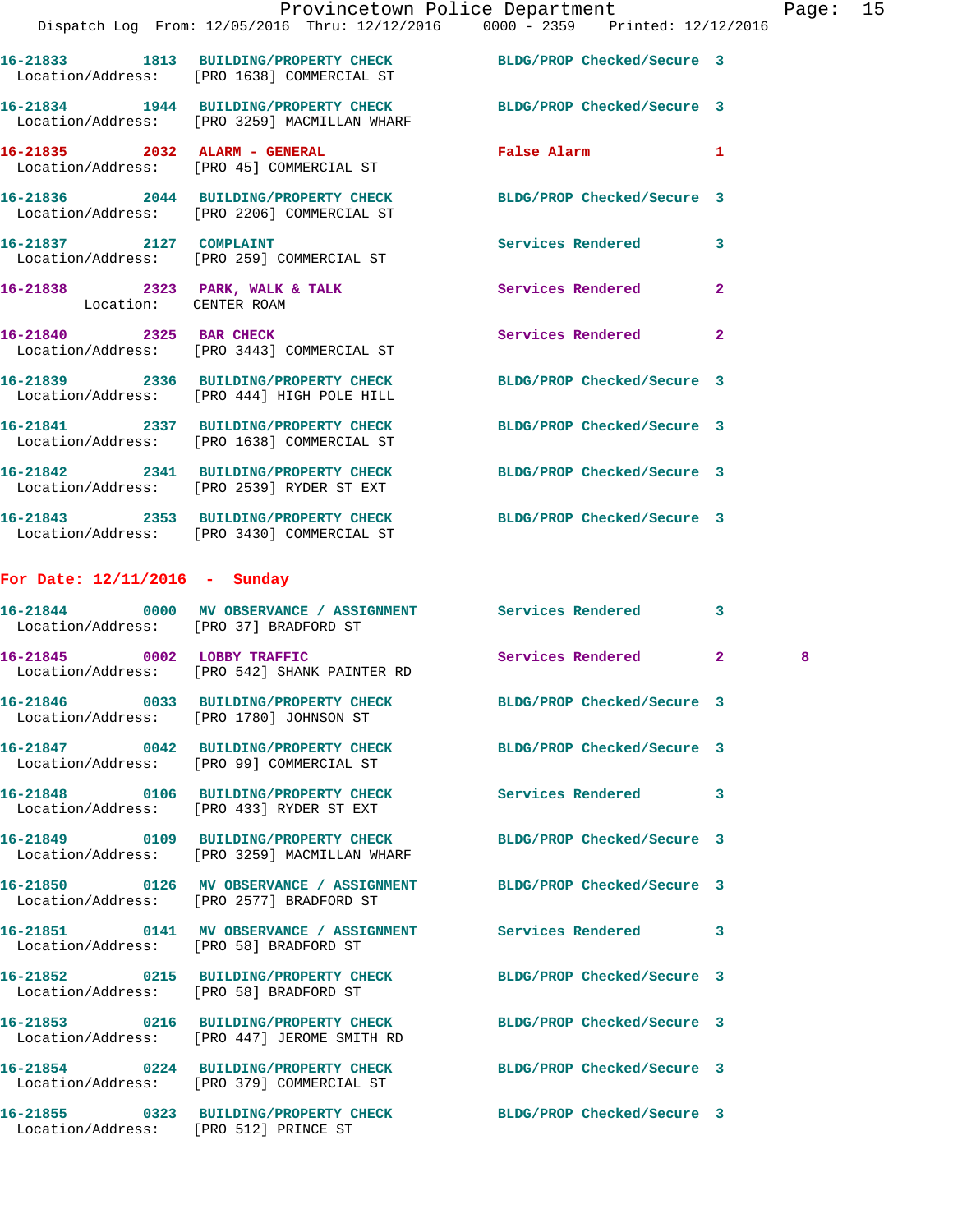|                                                                    | 16-21856 0335 BUILDING/PROPERTY CHECK<br>Location/Address: [PRO 525] COMMERCIAL ST                          | BLDG/PROP Checked/Secure 3 |                     |
|--------------------------------------------------------------------|-------------------------------------------------------------------------------------------------------------|----------------------------|---------------------|
| Location/Address: [PRO 1859] ROUTE 6                               | 16-21857 0454 BUILDING/PROPERTY CHECK BLDG/PROP Checked/Secure 3                                            |                            |                     |
| Location/Address: [PRO 16] BRADFORD ST                             | 16-21858 0524 BUILDING/PROPERTY CHECK                                                                       | BLDG/PROP Checked/Secure 3 |                     |
| Location/Address: [PRO 413] CONWELL ST                             | 16-21859 0612 BUILDING/PROPERTY CHECK                                                                       | BLDG/PROP Checked/Secure 3 |                     |
| 16-21860 0715 BROWN WATER                                          | Location/Address: [PRO 658] MOZART AVE                                                                      | Taken/Referred to Other    | 3                   |
|                                                                    | 16-21861 0804 BUILDING/PROPERTY CHECK<br>Location/Address: [PRO 3430] COMMERCIAL ST                         | Services Rendered          | 3                   |
|                                                                    | 16-21862 0815 BUILDING/PROPERTY CHECK Services Rendered<br>Location/Address: [PRO 3670] SHANK PAINTER RD    |                            | 3                   |
|                                                                    | 16-21863 0823 BUILDING/PROPERTY CHECK<br>Location/Address: [PRO 3296] SHANK PAINTER RD                      | <b>Services Rendered</b>   | 3                   |
|                                                                    | 16-21864 0824 BOAT/HARBORMASTER<br>Location/Address: [PRO 3259] MACMILLAN WHARF                             | Services Rendered          | $\mathbf{2}^-$<br>1 |
|                                                                    | 16-21865 0854 BUILDING/PROPERTY CHECK<br>Location/Address: [PRO 2483] COMMERCIAL ST                         | <b>Services Rendered</b>   | 3                   |
|                                                                    | 16-21866 6 0902 MV OBSERVANCE / ASSIGNMENT Services Rendered<br>Location/Address: BRADFORD ST + STANDISH ST |                            | 3                   |
|                                                                    | 16-21867 0906 BUILDING/PROPERTY CHECK<br>Location/Address: [PRO 530] SHANK PAINTER RD                       | BLDG/PROP Checked/Secure 3 |                     |
| 16-21868 0907 DOG BITE                                             | Location/Address: [PRO 440] HARRY KEMP WAY                                                                  | Services Rendered          | $\mathbf{2}$        |
|                                                                    | 16-21869 0947 TTY TEST CALL<br>Location/Address: [PRO 542] SHANK PAINTER RD                                 | Services Rendered          | 1                   |
| Location/Address: [PRO 3440] ROUTE 6                               | 16-21870 1048 MV OBSERVANCE / ASSIGNMENT Services Rendered                                                  |                            | 3                   |
|                                                                    | 16-21871 1115 TOYS FOR TOTS RUN<br>Location/Address: [PRO 542] SHANK PAINTER RD                             | Services Rendered          | 3                   |
| 16-21872 1125 VERBAL SPEED<br>Location/Address: [PRO 2513] ROUTE 6 |                                                                                                             | <b>VERBAL WARNING</b>      | 3                   |
| Location/Address: [PRO 3222] ALDEN ST                              | 16-21873 1242 SERVICE CALL/DELIVERY                                                                         | <b>Services Rendered</b>   | 3                   |
|                                                                    | 16-21874 1245 ELDER LUNCHEON<br>Location/Address: [PRO 488] MAYFLOWER ST                                    | Services Rendered          | 3                   |
|                                                                    | 16-21876 1532 BUILDING/PROPERTY CHECK<br>Location/Address: [PRO 3259] MACMILLAN WHARF                       | BLDG/PROP Checked/Secure 3 |                     |
| Location/Address: [PRO 3440] ROUTE 6                               | 16-21877 1632 MV OBSERVANCE / ASSIGNMENT Services Rendered                                                  |                            | 3                   |
|                                                                    | 16-21878 1700 BUILDING/PROPERTY CHECK<br>Location/Address: [PRO 2500] COMMERCIAL ST                         | BLDG/PROP Checked/Secure 3 |                     |
|                                                                    | 16-21879 1725 BUILDING/PROPERTY CHECK<br>Location/Address: [PRO 525] COMMERCIAL ST                          | BLDG/PROP Checked/Secure 3 |                     |
| 16-21880 1750 ABANDONED 911                                        |                                                                                                             | Services Rendered 1        |                     |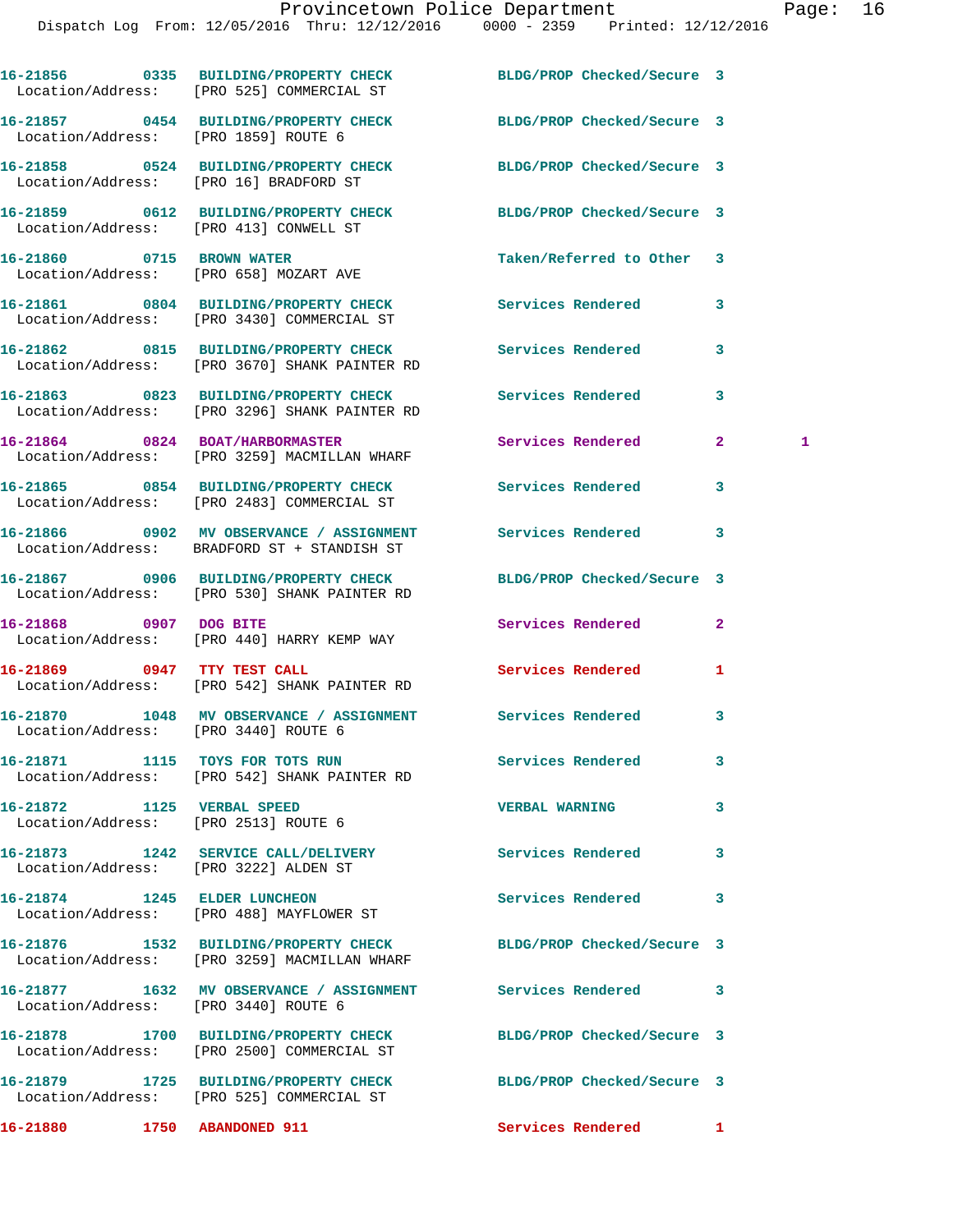|                                 | Provincetown Police Department                                                                                 |                            |              |
|---------------------------------|----------------------------------------------------------------------------------------------------------------|----------------------------|--------------|
|                                 | Dispatch Log From: 12/05/2016 Thru: 12/12/2016 0000 - 2359 Printed: 12/12/2016                                 |                            |              |
|                                 | Location/Address: [PRO 3670] SHANK PAINTER RD                                                                  |                            |              |
|                                 | 16-21881 1843 BUILDING/PROPERTY CHECK BLDG/PROP Checked/Secure 3<br>Location/Address: [PRO 1638] COMMERCIAL ST |                            |              |
|                                 | 16-21882 1843 MV OBSERVANCE / ASSIGNMENT Services Rendered<br>Location/Address: [PRO 4041] BRADFORD ST         |                            | 3            |
|                                 | 16-21883 1935 BUILDING/PROPERTY CHECK BLDG/PROP Checked/Secure 3<br>Location/Address: [PRO 106] COMMERCIAL ST  |                            |              |
|                                 | 16-21884 1943 MV OBSERVANCE / ASSIGNMENT<br>Location/Address: BRADFORD ST + STANDISH ST                        | Services Rendered          | 3            |
|                                 | 16-21885 1944 LOST ZTE ANDROID PHONE<br>Location/Address: [PRO 542] SHANK PAINTER RD                           | Services Rendered          | 3            |
|                                 | 16-21886 2054 BUILDING/PROPERTY CHECK<br>Location/Address: [PRO 2520] PRINCE ST                                | BLDG/PROP Checked/Secure 3 |              |
|                                 | 16-21887 2110 BUILDING/PROPERTY CHECK<br>Location/Address: [PRO 2206] COMMERCIAL ST                            | BLDG/PROP Checked/Secure 3 |              |
|                                 | 16-21888 2136 BUILDING/PROPERTY CHECK<br>Location/Address: [PRO 526] RYDER ST EXT                              | BLDG/PROP Checked/Secure 3 |              |
|                                 | 16-21889 2241 MEDICAL EMERGENCY<br>Location/Address: [PRO 3222] ALDEN ST                                       | <b>PATIENT REFUSAL</b>     | 1            |
|                                 | 16-21890 2310 BUILDING/PROPERTY CHECK<br>Location/Address: [PRO 182] COMMERCIAL ST                             | BLDG/PROP Checked/Secure 3 |              |
|                                 | 16-21891 2318 BUILDING/PROPERTY CHECK<br>Location/Address: [PRO 530] SHANK PAINTER RD                          | BLDG/PROP Checked/Secure 3 |              |
| For Date: $12/12/2016$ - Monday |                                                                                                                |                            |              |
|                                 | 16-21892 0002 LOBBY TRAFFIC<br>Location/Address: [PRO 542] SHANK PAINTER RD                                    | Services Rendered          | $\mathbf{2}$ |
|                                 | 16-21893 0005 BUILDING/PROPERTY CHECK BLDG/PROP Checked/Secure 3<br>Location/Address: [PRO 2977] COMMERCIAL ST |                            |              |
|                                 | 16-21894 0022 MV OBSERVANCE / ASSIGNMENT Services Rendered<br>Location/Address: HIGH POLE HL + BRADFORD ST     |                            | 3            |
|                                 | 16-21895 0059 BUILDING/PROPERTY CHECK<br>Location/Address: [PRO 175] COMMERCIAL ST                             | BLDG/PROP Checked/Secure 3 |              |
|                                 | 16-21896 0119 BUILDING/PROPERTY CHECK BLDG/PROP Checked/Secure 3<br>Location/Address: [PRO 182] COMMERCIAL ST  |                            |              |
|                                 | 16-21897 0339 MV OBSERVANCE / ASSIGNMENT Services Rendered<br>Location/Address: [PRO 3440] ROUTE 6             |                            | 3            |
|                                 | 16-21898 0501 MV OBSERVANCE / ASSIGNMENT Services Rendered<br>Location/Address: [PRO 94] BRADFORD ST           |                            | 3            |
|                                 | 16-21899 0607 BUILDING/PROPERTY CHECK<br>Location/Address: [PRO 1638] COMMERCIAL ST                            | Services Rendered          | 3            |
|                                 | 16-21900 0609 BUILDING/PROPERTY CHECK<br>Location/Address: [PRO 526] RYDER ST EXT                              | <b>Services Rendered</b>   | 3            |
|                                 | 16-21901 0612 BUILDING/PROPERTY CHECK Services Rendered<br>Location/Address: [PRO 3259] MACMILLAN WHARF        |                            | 3            |
|                                 | 16-21902 0624 BUILDING/PROPERTY CHECK<br>Location/Address: [PRO 106] COMMERCIAL ST                             | <b>Services Rendered</b>   | 3            |